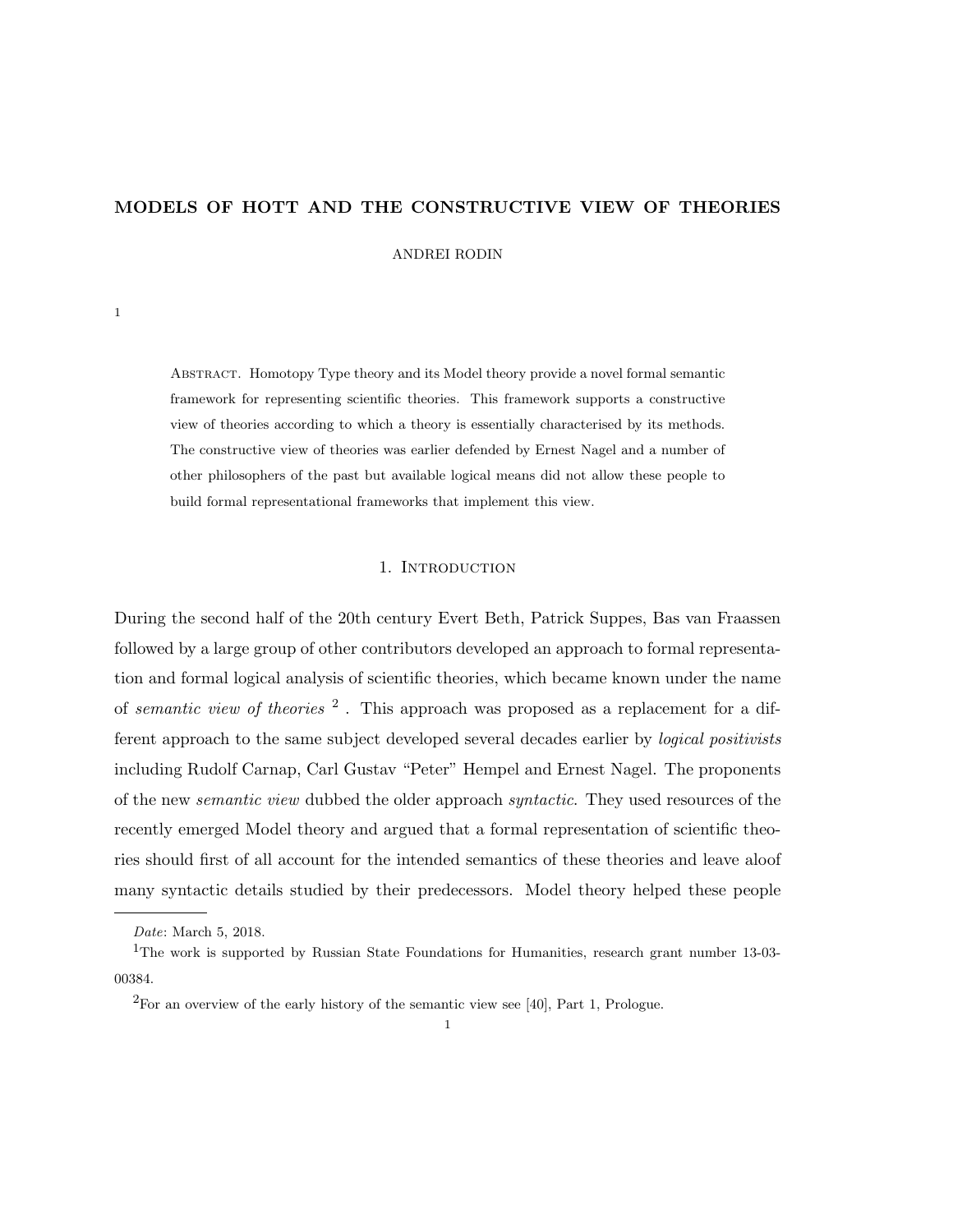to develop and defend a "new picture of theories" [45, p. 64] where the semantic aspect played the leading role.

As a number of authors remarked more recently, from the viewpoint of today's theories of formal semantics it appears that the proponents of the "semantic" approach at that time did not properly understand the involved relationships between syntactic and semantic aspects of formal theories, and for this reason often conceived of these relationships as a form of concurrence. As it became clear more recently the model-theoretic concepts used by the proponents of the semantic view could not be rigorously defined in an open air without taking related syntactic issues into consideration [11, 19, 4].

Nevetheless the "fight against the syntax" led by the proponents of the semantic view did not reduce to a mere rhetoric. Suppes had a strong insight according to which a general framework appropriate for formal representation of scientific theories should not involve arbitrary syntactic choices but should be invariant with respect to translations between different formal representations of the same theory. Suppes' epistemological emphasis on the invariant character of (non-formalized) theories in Physics and Geometry makes it evident where this insight comes from; in particular, Suppes is motivated here by the geometrical Erlangen Program [41, p. 99]). It is clear that the idea of invariant formal representational framework for scientific theories cannot be realised via disregarding syntactic issues; on the contrary, this project calls for new syntactic inventions <sup>3</sup>

Let us conclude this Introduction with a short statement that expresses our take on the debate between the syntactic and the semantic views of theories. Following Halvorson we take this issue to be mostly historical. In order to evaluate the contribution of the semantic

<sup>3</sup>Halvorson and Glymour rightly observe that the realisation of such a project requires, in particular, to develop an appropriate notion of equivalence of theories, which is still missing [10, 9]. Interestingly, the pioneering works of Bill Lawvere in categorical logic published in the 1960-ies were equally driven by the desire to avoid syntactic arbitrariness; in addition to examples of invariant theories borrowed from Geometry and Physics Lawvere used Hegel's notion of *objective logic* as a motivation for his groundbreaking research [33, 5.8].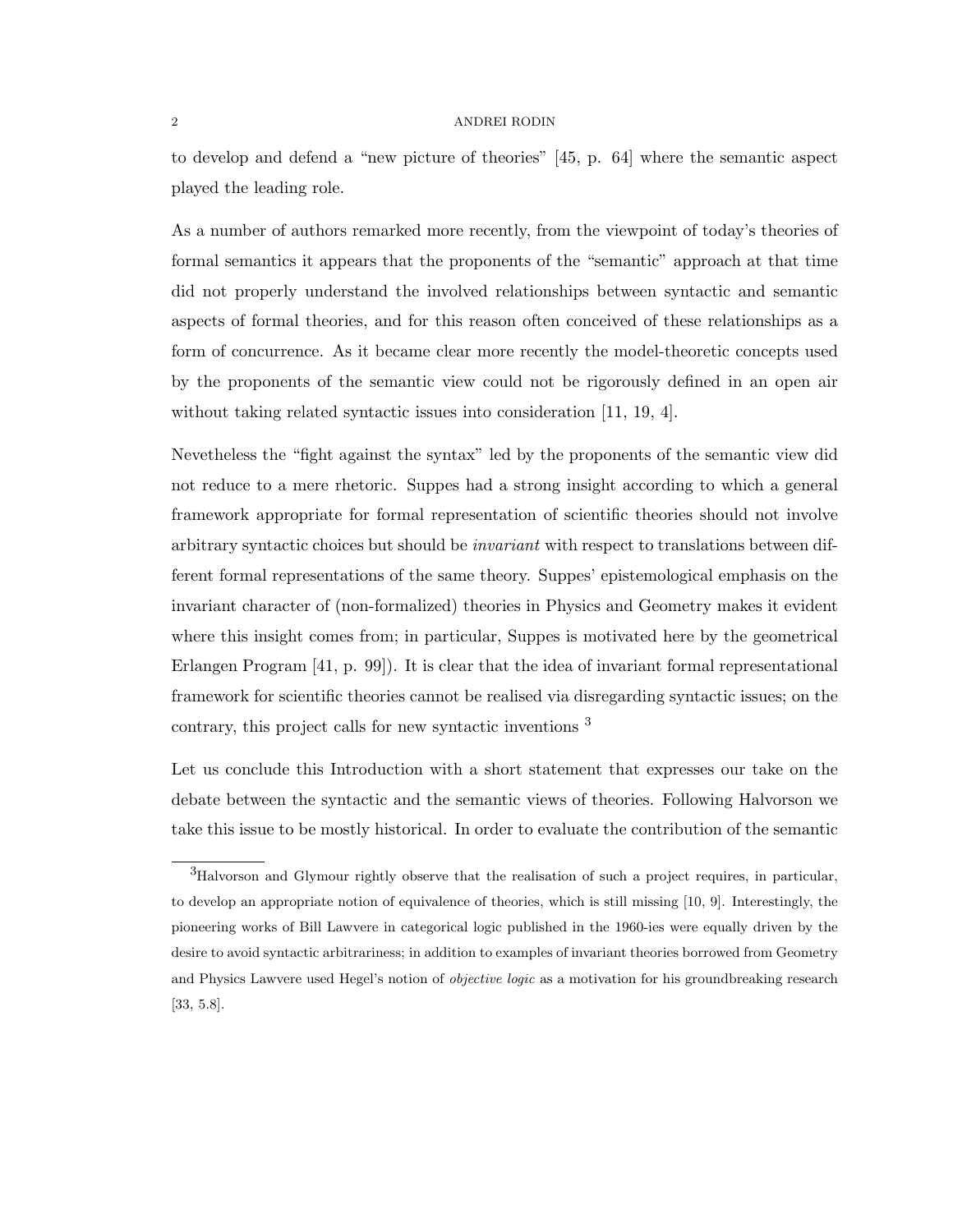view properly this approach should be compared with earlier attempts to use formal logical methods in science and in the philosophy of science but not with an artificially construed "syntactic view" which has been hardly ever defended by anyone. These earlier attempts did not involve and could not involve anything like formal semantics, which emerged later. When Nagel and his contemporaries considered possible applications of mathematical logic in the representation of scientific theories the formal part of their work was necessarily limited to syntactic issues. The intended semantics of formal theories these authors described informally by associating with appropriate symbols and symbolic expressions certain empirical and mathematical contents in the same traditional manner in which logicians did this since Aristotle. Suppes and other pioneers of the new "semantic" approach used a mathematical theory of semantics, viz. Tarski's set-theoretic semantics, as an additional intermediate layer of formal representation between the symbolic syntax of formal theory  $F$  and the contents of scientific theory  $T$  which  $F$  formally represents. In order to recognise the importance of this formal semantic layer one doesn't need to downplay the role of syntax. In that conservative sense the semantic view is clearly more advanced than its "syntactic" predecessor. However we argue in what follows that the "semantic turn" also left aside some important insights of Nagel's "syntactic" approach, which we are trying to save from the oblivion in this paper by using a new formal technique.

## 2. Constructive View of Theories

The *once-received* [11] aka syntactic view of theories and the more recent *semantic view* developed by Suppes and his followers were equally motivated by their contemporary developments in logic and foundations of mathematics: while logical positivists of the older generation were motivated by the rise of new symbolic logic on the edge between the 19-th and the 20th centuries, the younger generation of researchers in the 1950-ies was motivated by the rise of Model theory and formal semantics. In this paper we stick to the same pattern and base our proposal on the recently emerged Homotopy Type theory (HoTT) and the closely related research on the Univalent Foundations of mathematics. The view of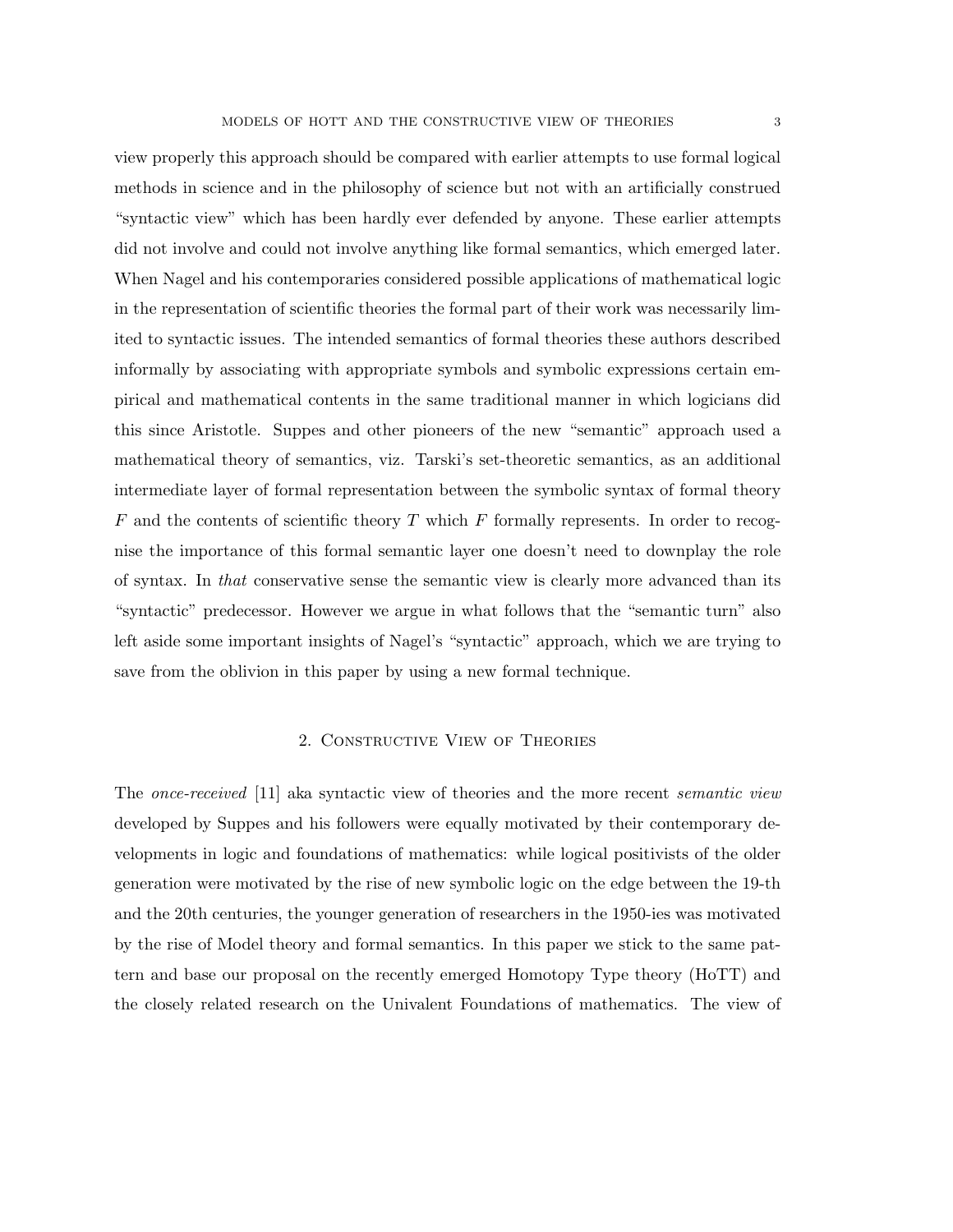theories that we arrive at is a version of the *non-statement* view according to which a theory, generally, does not reduce either to a bare class of sentences or to a class of statements ordered by the relation of logical consequence. But this proposed view, which hereafter we call *constructive*, differs from the usual semantic view in how it answers the question "What are fundamental constituents of a theory (except its sentences)? A proponent of the standard semantic view's answers "models". A proponent of the constructive view answers "methods".

As a general philosophical view on scientific theories the constructive view is not new: the fundamental role of methods in science has been stressed in the past by many philosophers from René Descartes to Ernest Nagel (see 3.1 below). That methods (including mathematical, experimental and observational methods) are abound in today's science hardly needs a special justification. The specification of relevant methods called by scientists a "methodology" (which should not be confused with the methodology of science in the sense used by philosophers) makes an important part of any piece of scientific knowledge (but not only of an open-ended scientific research). However we still lack convenient formal logical frameworks for representing methods as proper elements of scientific theories. In (4.1) we explain why standard logical and semantic means are not appropriate for the task. In (5) we show how HoTT helps to solve this problem. In the next Section 3 we take a closer look at Nagel's and Suppes work, which gives us some additional motivations for our proposed notion of constructive theory.

## 3. Ernest Nagel and Patrick Suppes on logic and the scientific method

3.1. Ernest Nagel. According to Nagel<sup>4</sup> the most distinctive and valuable feature of science is its method:

<sup>&</sup>lt;sup>4</sup>The bibliographical source we refer to is a joint work by Ernest Nagel and Morris R. Cohen [26]. For brevity hereafter we do not repeatedly mention the second author.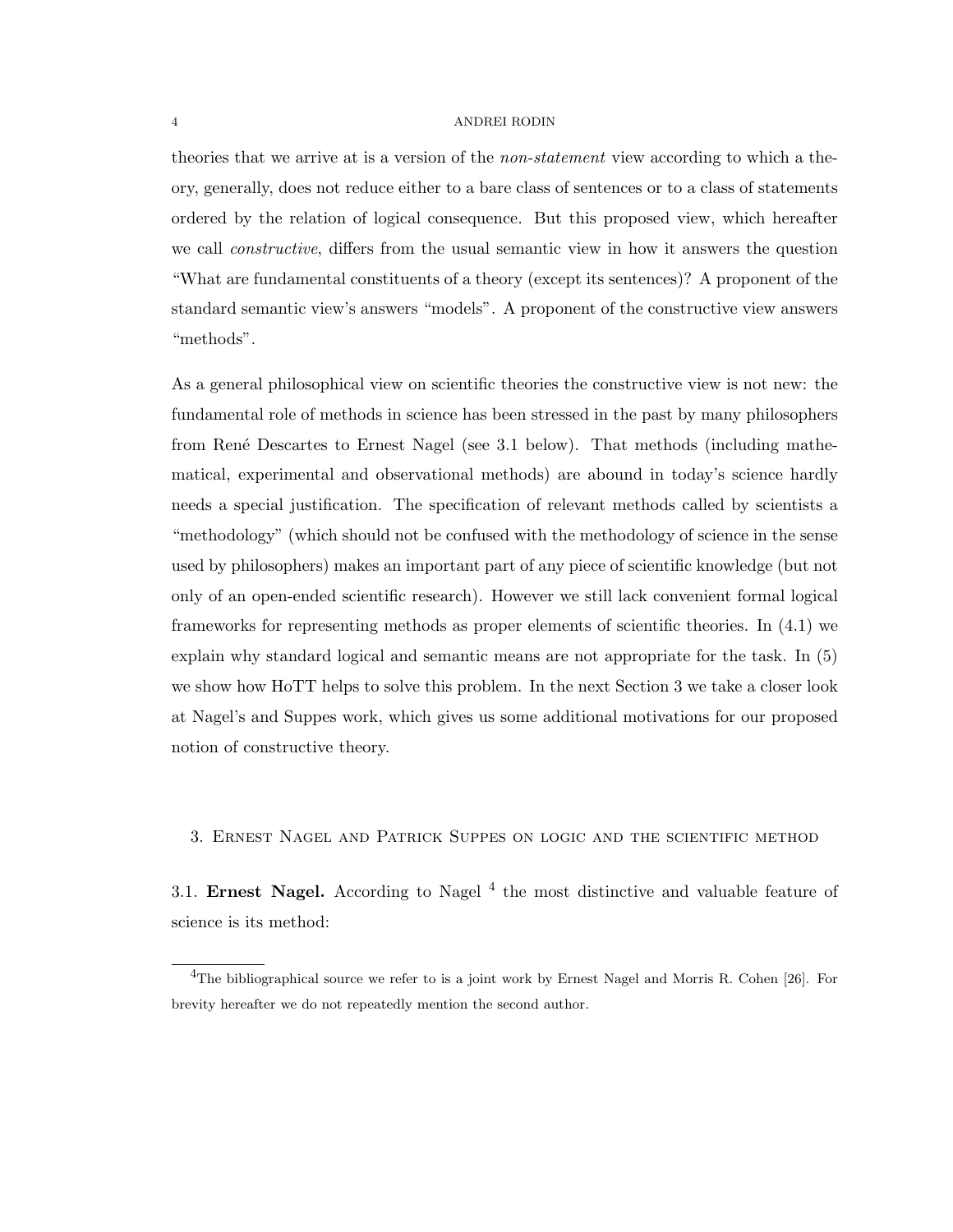[T]he method of science is more stable and more important to men of science than any particular result achieved by its means [26, p. 395];

which he, in fact, identifies with logic:

[T]he constant and universal feature of science is its general method, which consists in the persisting search for truth, constantly asking: Is it so? To what extent is it so? Why is it so?  $[\dots]$  And this can be seen on reflection to be the demand for the best available evidence, the determination of which we call logic. Scientific method is thus the persistent application of logic as the common feature of all reasoned knowledge [26, p. 192].

What kind of logic Nagel has here in his mind? Informally Nagel describes his core conception of logic as the "study of what constitutes a proof, that is, complete or conclusive evidence" [26, p. 5]. However there is a wide gap, as we shall see, between this general conception of logic and the construal of logic in form of symbolic calculus, which Nagel introduces in the same book.

By an axiomatic theory Nagel understands a Hilbert-style formal theory <sup>5</sup>; he stresses the fact that that such a theory has no bearing on the material truth of its axioms and theorems. Nagel describes an axiomatic theory as a hypothetico-deductive structure, which represents objective relations of logical consequence between its sentences and only eventually may "conform" to the "world of existence". Whether or not a given axiomatic theory conforms to the world is an empirical question that cannot be answered within this given theory:

The deduction makes no appeal whatsoever to experiment or observation, to any sensory elements. ... Whether anything in the world of existence conforms to this system requires empirical knowledge. . . . That the world

<sup>5</sup>This part of Nagel's exposition is very outdated and, if judged by today's standard, also mostly informal. Since this historical detail has no bearing on the following arguments the reader is invited to think here about a Hilbert-style axiomatic theory in its modern form.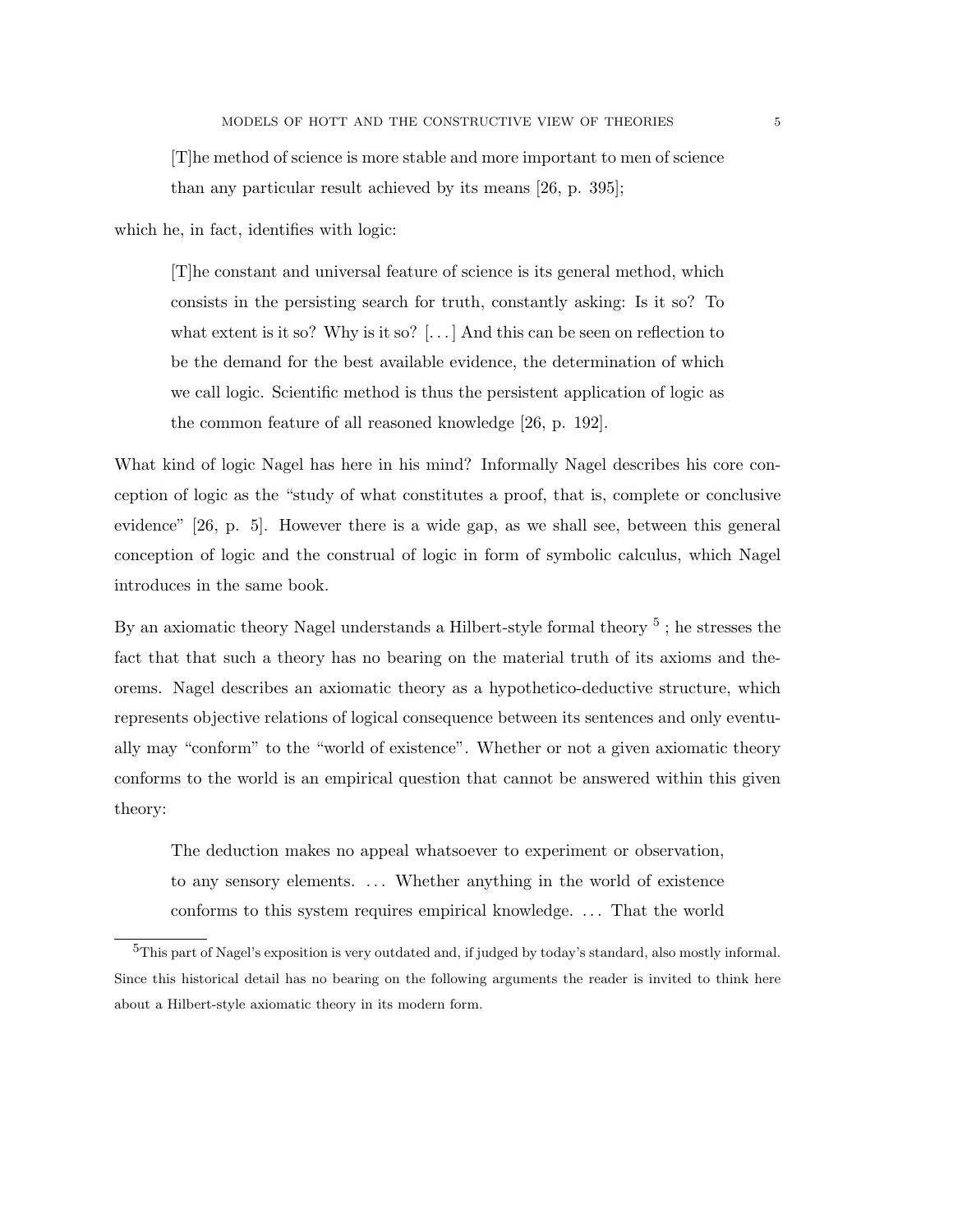does exemplify such a structure can be verified only within the limits of the errors of our experimental procedure. [26, p. 137]

Thus Nagel makes it clear that logical means, which make part of an axiomatic theory, don't help one to determine a conclusive evidence for and thus establish the truth of any scientific statement. But this, recall, is exactly what logic is supposed to do in science according to Nagel's general conception. Facing this problem Nagel goes as far as to suggest that Hilbert's conception of *proof* as a formal deduction from axioms is unwarranted and that a more reasonable terminological choice would be to talk (in context of axiomatic theories) about *deductions* without calling such deductions *proofs*. "But so habitual  $-$  says Nagel — is the usage which speaks of 'proving' theorems in pure mathematics that it would be vain to try to abolish it" [26, p. 7]. Needless to say that this linguistic compromise is very far from being innocent. Moreover the last quoted Nagel's remark that the author uses as an excuse for Hilbert's identification of proofs with deductions is hardly sound. Mathematicians indeed colloquially speak of "proving" theorems. However they typically do not present their proofs in form of formal logical deductions. The identification of proofs with deductions is a strong assumption that cannot be downplayed by referring to the colloquial mathematical parlance. Apparently Nagel wants here to use Hilbert's axiomatic approach without being agree with Hilbert on the nature and scope of logic and, more specifically, on what constitutes a proof. He clearly sees the gap between his general conception of logic and the available formal logical techniques and describes a possible role of these techniques in science as follows:

The evidence for propositions which are elements in a [hypothetico-deductive]system accumulates more rapidly than that for isolated propositions. The evidence for a proposition may come from its own verifying instances, or from the verifying instances of other propositions which are connected with the first [i.e., the given proposition] in a system. It is this schematic character of scientific theories which gives such high probabilities to the various individual propositions of a science. [26, p. 395]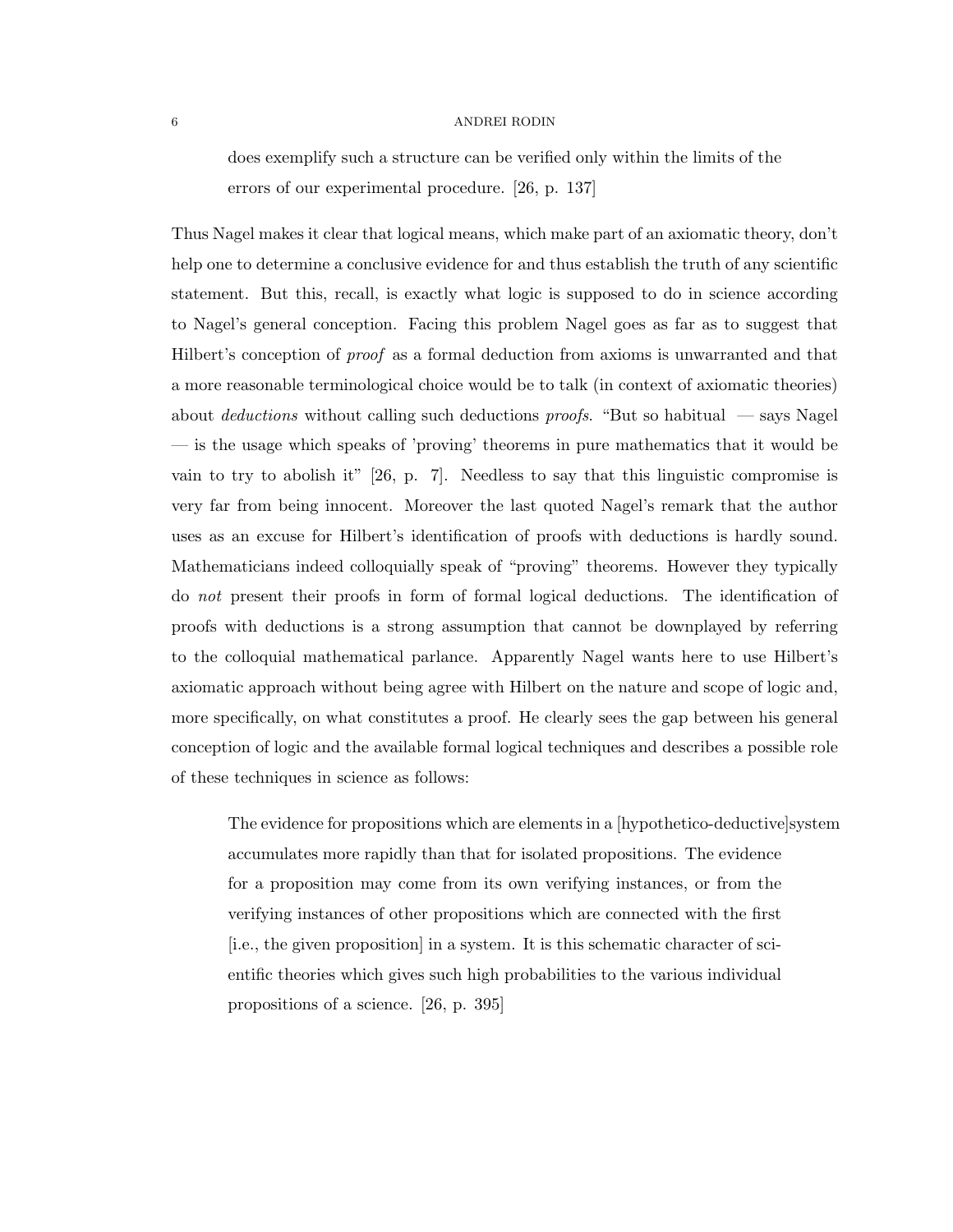Thus the logical deduction supported by formal techniques available to Nagel can play at best an auxiliary role in science helping one to accumulate evidences more rapidly. By no means it can perform the fundamental methodological role, which Nagel reserves for logic in his informal treatment of this question.

3.2. Suppes. Unlike Nagel Suppes doesn't expose an informal conception of logic independent of symbolic and mathematical techniques. He regards the first-order logic and Tarskian Model theory as representational tools for scientific theories, which help to clarify the logical structure of these theories and their mutual relationships but not as justificatory tools nor as tools for encoding scientific methods in a more general sense. Suppes' strategy with respect to methods is to build a scene where various scientific methods can be used but he doesn't attempt to represent such methods at the formal level. See, for example, his chapter on *Representations of Probablity* [41, Ch. 5], which provides a foundation for statistical methods in science.

In the Introduction to the same book, which summarizes Suppes' work on formal analysis of science during four decades, Suppes briefly considers, without providing references, a number of alternative approaches to formalization of scientific theories, which he qualifies as "instrumentalist"  $[41, p. 8 - 10]$  even if, as far as we can see, these approaches don't really commit one to the instrumentalist view on science in a strong epistemological sense.

According to one such proposal, "[t]he most important function of a theory  $[\ldots]$  is not to organize or assert statements that are true or false but to furnish material principles of inference that may be used in inferring one set of facts from another." According to another proposal, "[t]heories are [...] methods of organizing evidence to decide which one of several actions to take." Suppes does not object these proposals on philosophical and epistemological grounds but rejects them for technical reasons stressing the fact that none of these proposal is supported with a developed formal technique. In what follows we show that today we are in a better position because some techniques appropriate for the task has been recently developed.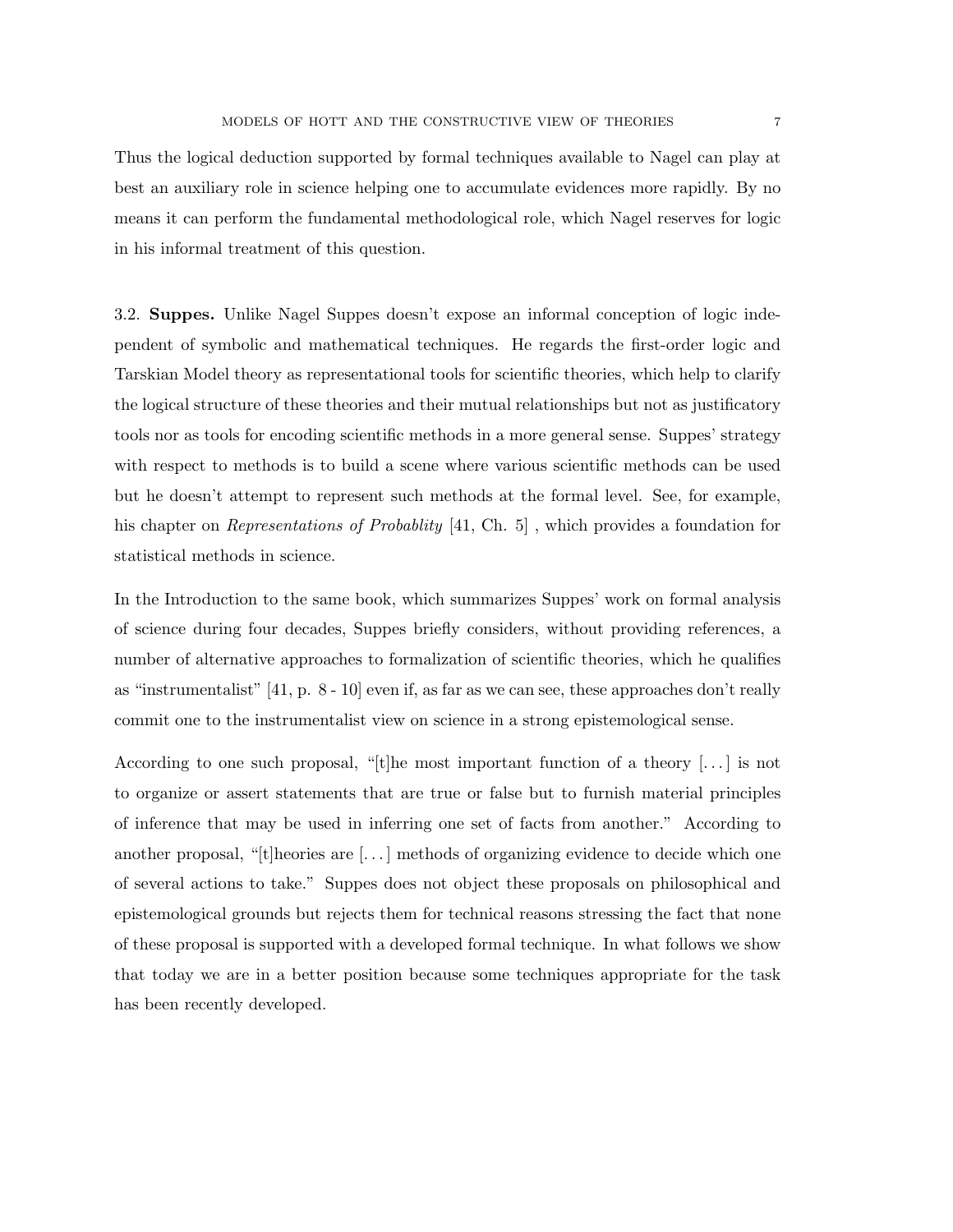Thus we can conclude that neither the old-fashioned axiomatic representations of theories, which associates empirical contents to the (appropriate part of) symbolic syntax directly, nor the more advanced semantic approach, which uses the Tarski-style set-theoretic semantics and Model theory, have resources for representing scientific methods in a formal setting. This concerns methods of justification of the ready-made scientific knowledge as well as heuristic methods. Arguably a formal representation of ready-made scientific theories does not need to take into account heuristic methods and may safely leave them to the context of discovery. But the same argument does not apply to methods of justification, which make part of any scientific theory that deserves the name.

## 4. How to represent methods with symbolic calculi

Knowing a method amounts to knowing *how* to perform certain operations, which bring certain wanted outcome. One can distinguish between different senses in which a particular method can be known by an epistemic agent. It is possible that an agent is aware about certain instruction and can repeat it by hart but is unable to implement it in certain circumstances. It is also possible that an agent is capable to perform an operation and get the wanted outcome without being aware of a formal linguistic description of this operation. For a contingent historical reason the current epistemological discussion on knowledge-how is mainly focused on examples of this latter sort such as one's knowledge how to ride a bicycle [5]. Here, on the contrary, we focus on *explicit* knowledge-how, that is, the sort of knowledge-how, which is representable in the form of explicit rules and algorithms. In this paper we leave aside the analysis of epistemic attitudes and relations to syntactically represented methods and focus on the form of their representation.

4.1. Why Hilbert-style axiomatic architecture and Tarski's model-theoretic semantic of logical inference are not appropriate for the task. Syntactic derivations in suitable symbolic calculi are natural candidates for the role of symbolic representatives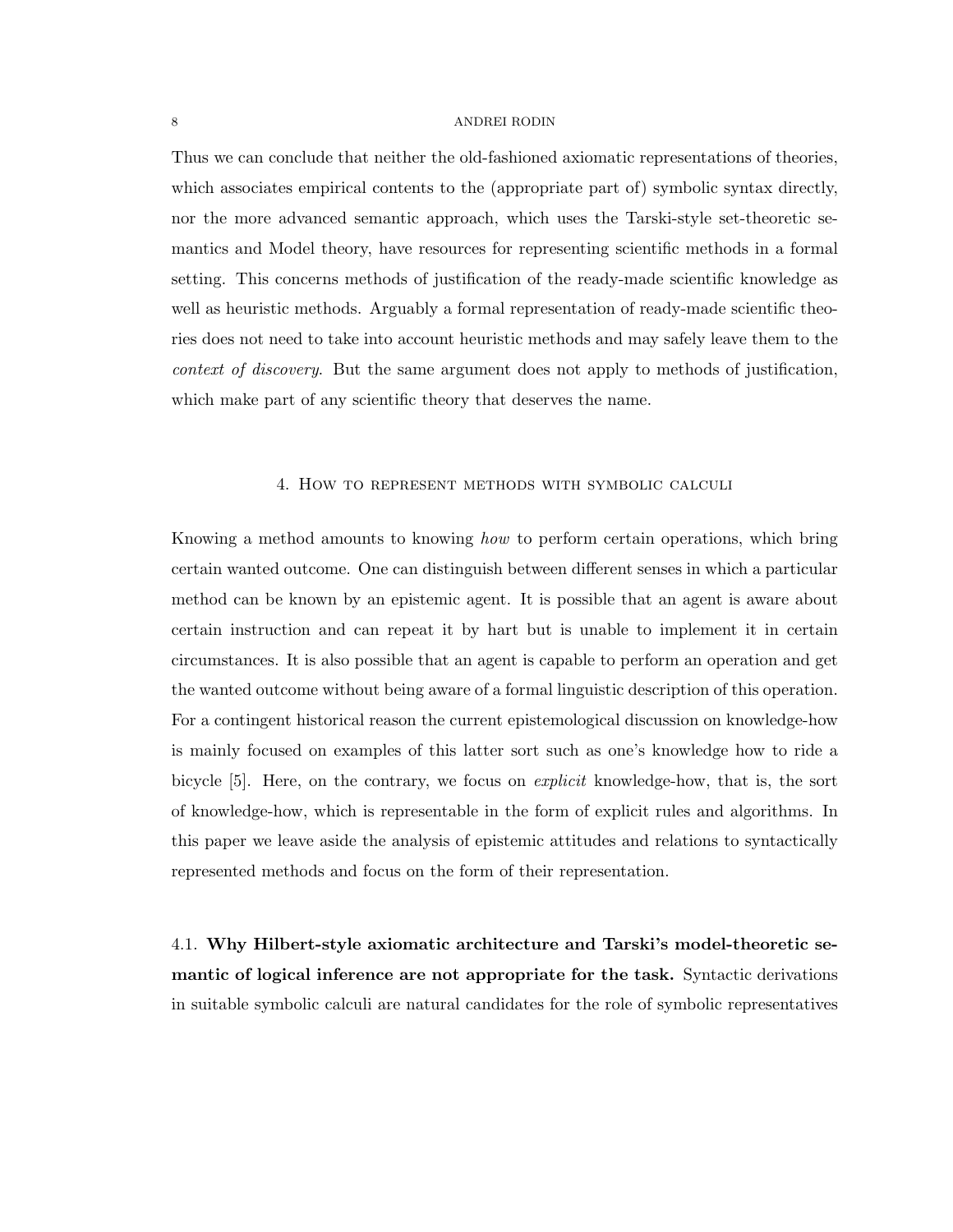of various mathematical and material procedures regulated by the corresponding methods. However the familiar logical calculi (such as Classical first-order logic) and Tarskian set-theoretic semantics of these calculi don't support such an interpretation of syntactic derivations as we shall now see. Let us first fix some basic concepts for the further discussion.

A syntactic *rule* is a partial function of form  $\mathcal{F}^n \to \mathcal{F}$  where  $\mathcal{F}$  is a distinguished set of expressions of the given formal language  $L$  called *well-formed formulae*. In what follows we use word "formula" as a shorthand for "well-formed formula". The usual logical notation for rules is this:

$$
\frac{A_1, \ldots, A_n}{B}
$$

where the inputed formulae  $A_1, \ldots, A_n$  are called *premises* and the outputed formula B is called *conclusion* <sup>6</sup>.

A syntactic *derivation d* (aka *formal proof*) is a finite sequence of formulae  $F_1, \ldots, F_k$  where each formula  $F_i$  is either an *axiom* or a *hypothesis* or is obtained from some of preceding formulae  $F_1, \ldots, F_i-1$  according to some of the available syntactic rules.

Axioms are fixed distinguished formulae, which serve as generators for syntactic derivations. It is common to identify axioms with rules with the empty set of premises (which requires a more general concept of rule than we use here). However since the conceptual difference between rules and axioms plays an important rule in our argument, we shall not use such a formal identification.

 ${}^{6}$ This definition of syntactic rule leaves aside non-functional rules with multiple conclusions, which are also considered in some logical theories. However this limitation is not essential for the purpose of this paper.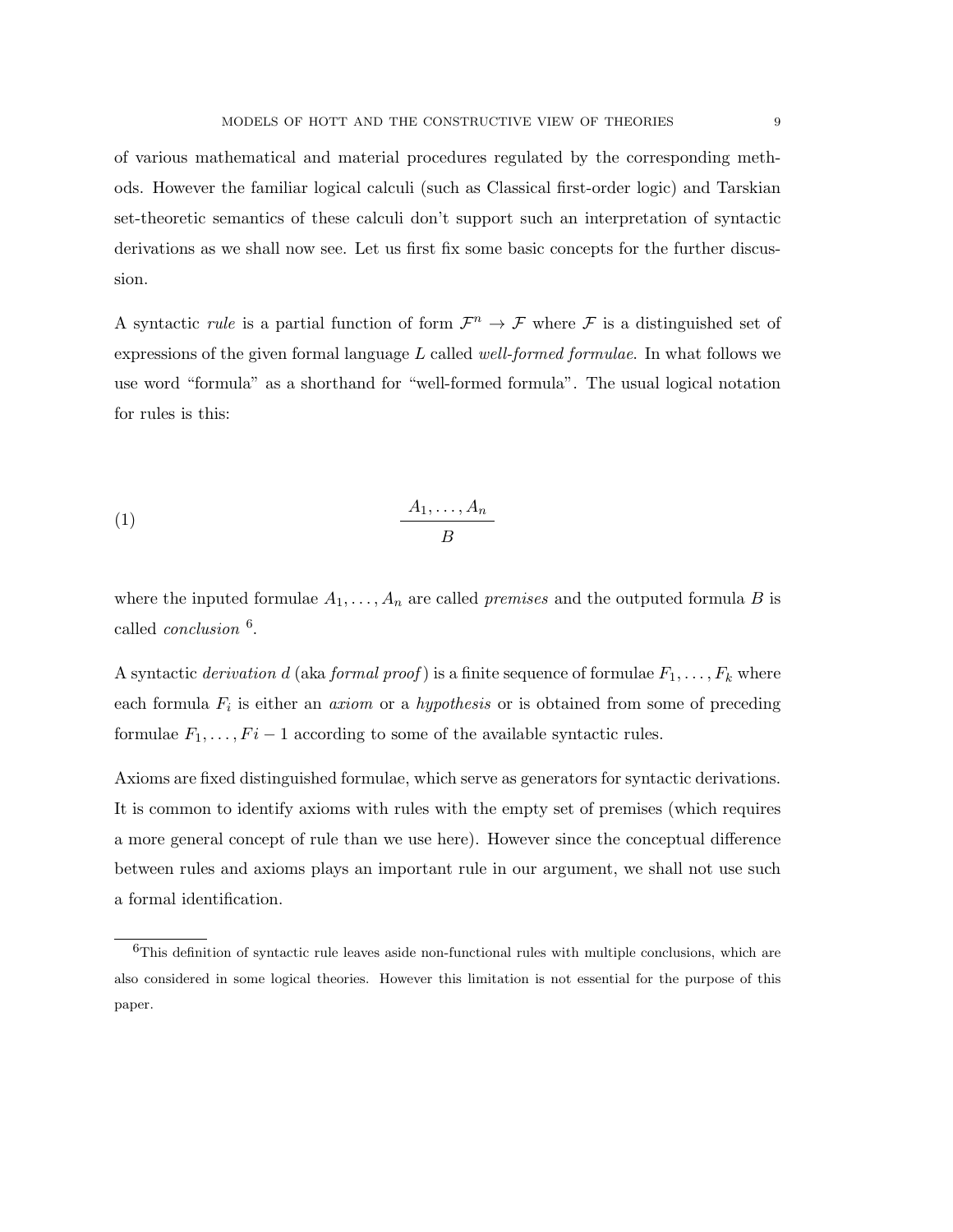Hypotheses are also distinguished formulae, which in derivations function like axioms. The difference between axioms and hypotheses concerns their mutual roles in the formal framework (that typically has a form of formal *theory* in which derivations are exhibited: while the set of axioms is fixed the sets of hypotheses vary from one derivation to another.

The last formula  $F_k$  in d is conveniently called a *theorem* and it is said that  $F_k$  is derived from the axioms and hypotheses, which belong to (or *are used in) d*, according to syntactic rules applied in  $d$  for obtaining other formulae. Notice that the sequence of formulae  $F_1, \ldots, F_k$  does not provide the full information about the syntactic derivation as a fully determined syntactic procedure. In order to make the full information explicit each formula  $F_i$  in  $F_1, \ldots, F_k$  needs to be supplied with a commentary, which specifies whether it is an axiom or a hypothesis or, by default, which rule has been used for obtaining it and with which premises.

In standard logical calculi including Classical propositional and first-order calculi wellformed formulae are supposed to express certain *statements*; this is the intended preformal semantics of these formulae. Accordingly, the syntactic rules used in these calculi such as modus ponens are interpreted as logical rules, which allow one, given some true statements (axioms), to deduce some other true statements (theorems). The same rules allow one to make conclusions on the basis of certain hypotheses. This general remark alone points to the fact that the syntactic rules and syntactic procedures of standard logical calculi are not apt for representing directly *extra-logical* scientific methods such as methods of conducting specific physical experiments or even mathematical extra-logical methods such as methods of calculating integrals.

The usual idea behind the project of axiomatizing science and mathematics is to reduce (in the sense, which is explained shortly) such extra-logical methods to logical methods via an appropriate choice of axioms. Consider a typical physical theory  $T$  that includes descriptions of observations and experiments, which verify empirically its theoretical statements. Think of Newton's Principia for a concrete historical example. An ideal formal version of this theory  $T_F$  axiomatized in Hilbert's vein allows one to deduce results of all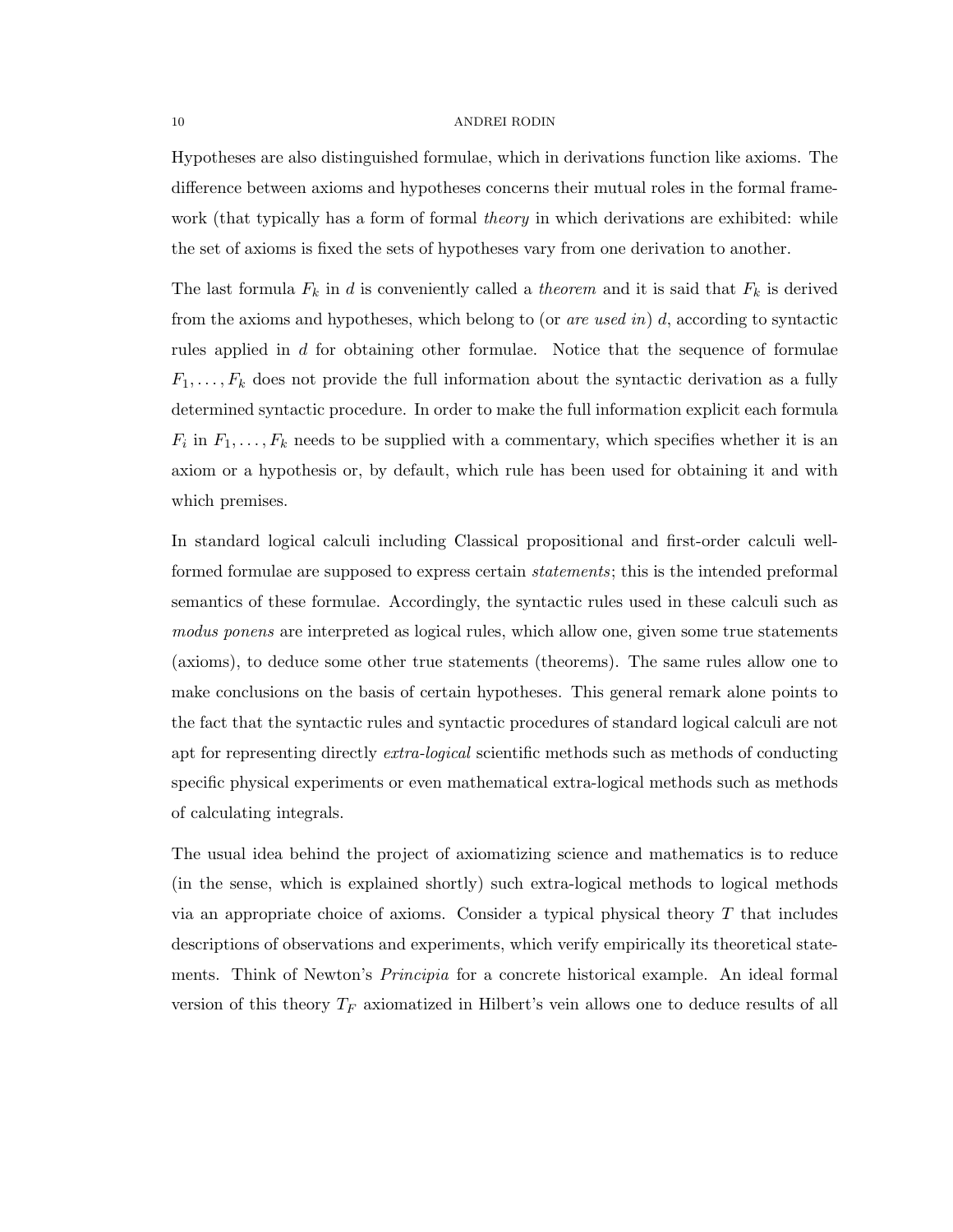the observations and experiments from its axioms (properly interpreted). Instead of using extra-logical observational and experimental methods specified in T one applies now logical methods specified in  $T_F$  for making the corresponding deductions. This does not mean, of course — and has been never meant by Hilbert or any other serious enthusiast of axiomatizing Physics — that logical and empirical methods perform in this situation the same epistemic role and that empirical methods are redundant in science. Logical methods in such a formal framework serve for clarifying logical relations (the precise character of which will be discussed shortly) between different theoretical statements but they cannot by themselves help one to verify these sentences. The task of verification aka proof<sup>7</sup> of theoretical statements is still reserved to empirical methods from  $T$ , which do not belong to  $T_F$  but may play a role in a meta-theory of  $T_F$ , which shows that  $T_F$  is empirically adequate or inadequate.

Thus  $T_F$  can be called a physical theory only in a peculiar sense of the word, which leaves central issues concerning the verification of a given theory outside this very theory. This certainly does not correspond to how the word "theory" is colloquially used by working scientists. It might be argued that even if  $T_F$  fails to represent adequately all epistemologically relevant aspects of physical theory  $T$  it still does satisfactorily represent its logical aspects. However this claim is also objectionable because it takes for granted a view of logic, which is not uncontroversial to say the least. One who shares Nagel's understanding

<sup>7</sup>The word "proof" used in such a context is ambiguous because it can also refer to formal deductions of theorems from axioms in  $T_F$ . It might seem to be a reasonable terminological decision, which would be more in line with the current logical parlance, to reserve term "proof" for formal deductions and talk of verifications or justifications in more general contexts including empirical ones. However following Nagel 3.1 and Prawitz [30] we believe that such a terminological habit hides the problem rather than helps to solve it. Under certain semantic conditions a syntactic derivation aka formal proof  $F_1, \ldots, F_k$  of formula  $F_k$  indeed may represent a proof of statement expressed by this formula, i.e., may represent a conclusive evidence in favour of this statement. In order to study and specify such semantic conditions one needs to evaluate whether or not a given interpretation of one's syntax makes syntactic derivations into proofs. The bold identification of proofs with syntactic derivations makes such a critical analysis impossible.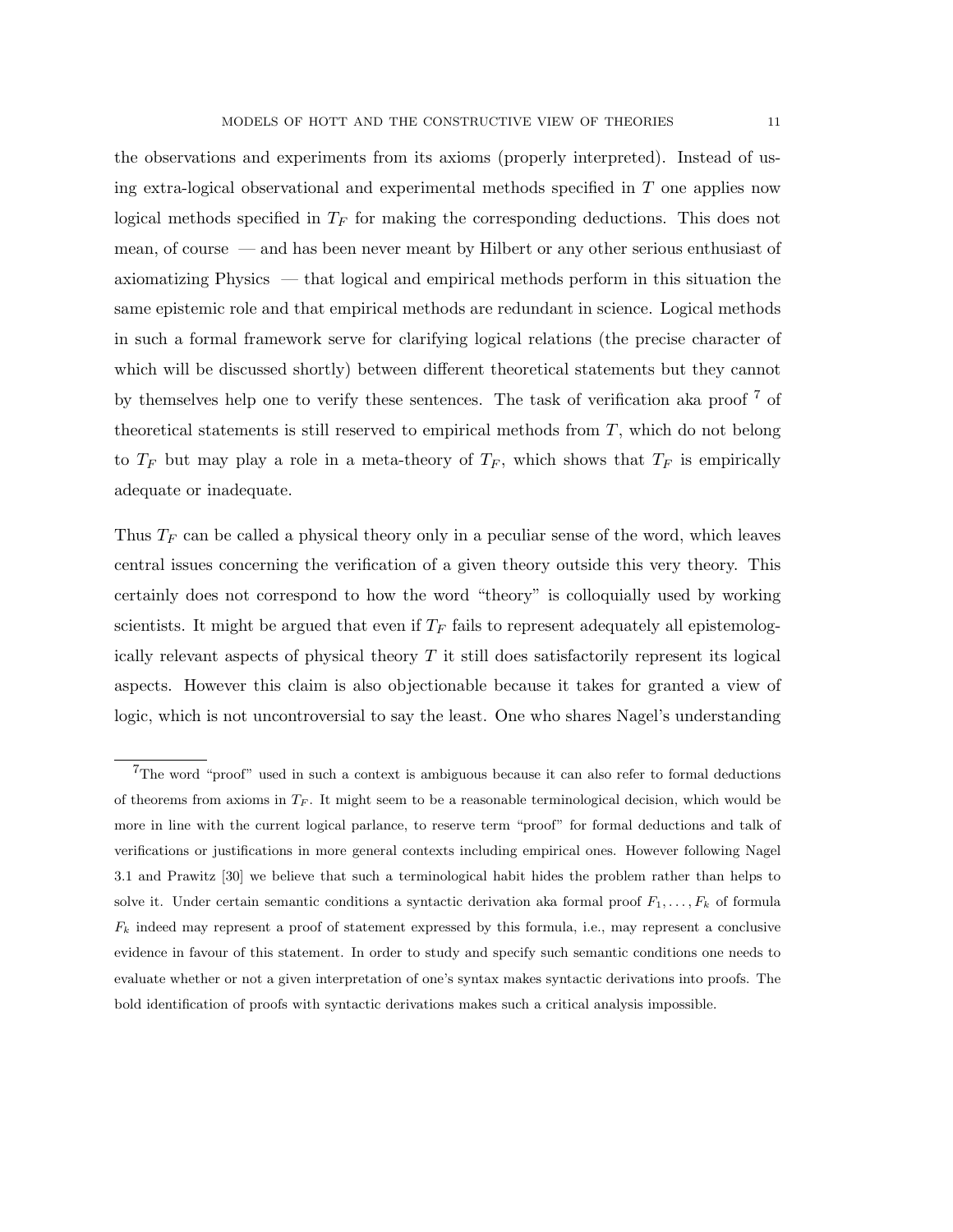of the scope of logic can argue that since  $T_F$  leaves aside issues concerning the verification/proof/evidencing of T-statements it fails to capture the very logical core of T.

Does the same argument apply to theories of pure mathematics? The claim that computing an integral reduces to (or even "ultimately is") a logical deduction from axioms (say, the axioms of ZFC) and some additional hypotheses appears more plausible than a parallel claim about physical measurements; in spite of the fact that this way of computing integrals is not used in the current mathematical practice its theoretical possibility can be reasonably explained and justified by referring to standard set-theoretic foundations of the Integral Calculus. On such grounds one may argue that in the case of pure mathematics the above argument does not apply. However in fact the standard Hilbert-style axiomatic framework combined with (some version of) axioms of Set theory doesn't provide a systematic account of evidencing mathematical statements just as it doesn't provide an account of evidencing empirical statements.

Firstly, it leaves to a general philosophical discussion the question of truth of set-theoretic axioms (under their appropriate interpretation). Secondly, such foundations of mathematics in their usual form don't involve a satisfactory (at least from an epistemological viewpoint) account of valid logical inference but reduce that crucial concept to a metatheoretical concept of logical consequence. (This point will be further explained shortly.) Thirdly, there is the problem of gap between the technical notion of (formal) proof as logical deduction from axioms of Set theory and the colloquial concept of mathematical proof used in today's mathematics.

Some people see this latter problem as merely pragmatic or "practical" and having no logical and epistemological significance. We agree that logic and epistemology are normative disciplines and for that reason references to past and present mathematical practices cannot constitute by themselves conclusive arguments in these fields. However such references may point to real logical and epistemological problems, which is, in our view, indeed happens in the given case. As far as deductions from ZFC are treated as ideal mathematical (or meta-mathematical) objects their epistemological role as evidences for certain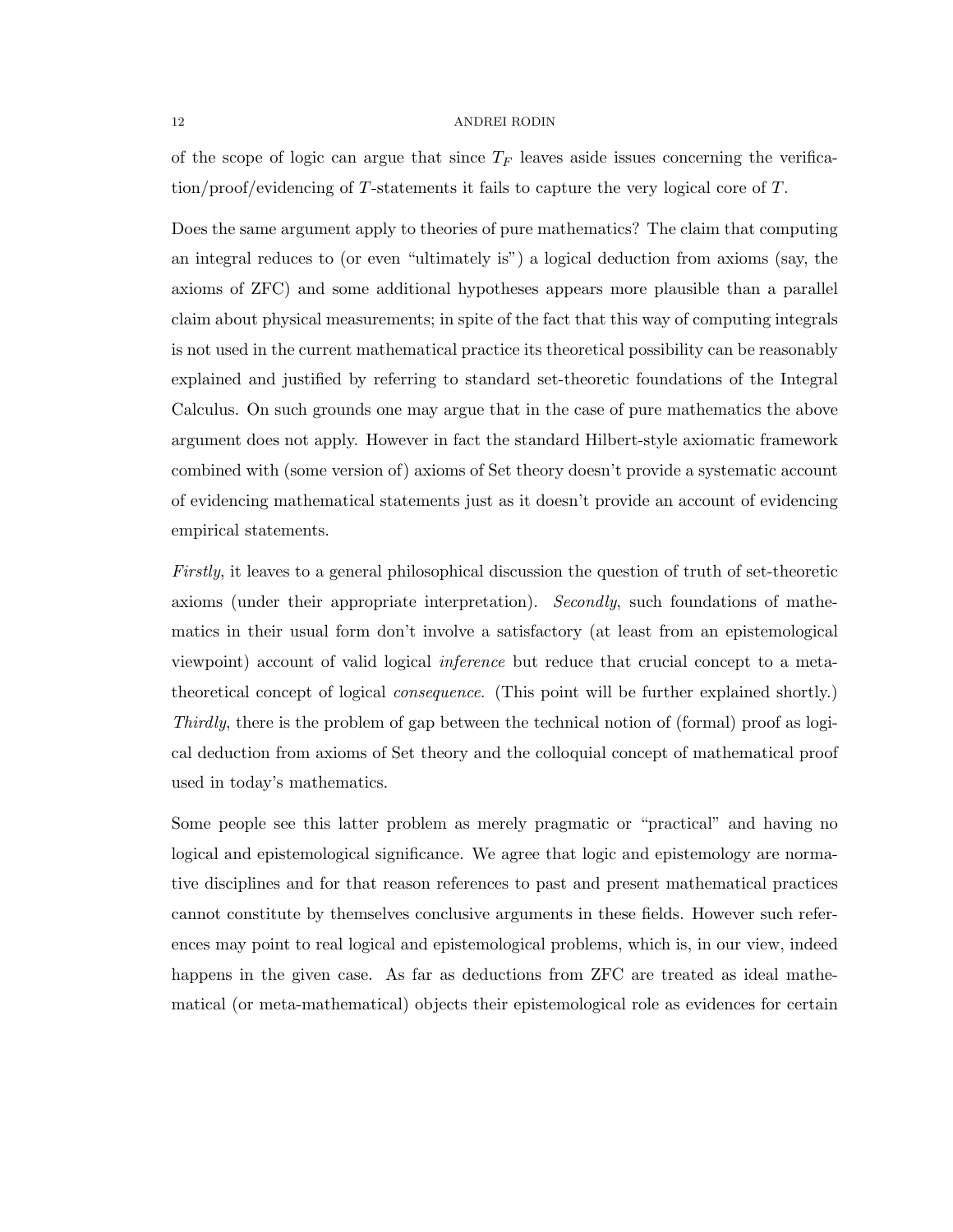mathematical statements remains unclear. In this form such deductions cannot be used as an effective tool for proof-checking. A theoretical possibility of set-theoretic formalization (justified with some meta-mathematical arguments) in practical contexts is used rather counter-positively. If some mathematical argument can be shown to be not formalizable in ZFC this is a reason to regard it as problematic (which, however, doesn't generally imply its dismissal since the given argument can be shown to be formalizable in some appropriate axiomatic extension of ZFC). If, on the contrary, a mathematical argument is shown to be formalizable in ZFC this doesn't imply that the corresponding informal proof is correct because its formal counterpart may possibly not qualify as a valid deduction. Unless such a formal proof is effectively exhibited it is impossible to check this. The fact that the standard foundations of mathematics do not provide for an effective proof-checking was the main motivation of Voevodsky behind his project of developing alternative foundations that he called Univalent Foundations (see 6 below).

Let us now see what Tarski style Model theory brings into this picture. Firstly, it provides for a precise semantics of logical deduction as follows. Formula  $B$  is called a semantic consequence of formulas  $A_1, \ldots, A_k$  just in case every interpretation of non-logical terms in  $A_1, \ldots, A_k$  that makes all  $A_i$  into true statements (i.e., every model of  $A_1, \ldots, A_k$ ) also makes formula  $B$  into a true statement (equiv. is also a model of  $B$ ), in symbols  $A_1, \ldots, A_k \models B$ . Then it is proved that if there exists a syntactic deduction from  $A_1, \ldots, A_k$ to B, in symbols  $A_1, \ldots, A_k \vdash B$ , then  $A_1, \ldots, A_k \models B$  (soundness). This clarifies our point concerning the lack of proper semantic for logical inference in this semantic setting: it interprets the existence of syntactic deduction in terms of a meta-theoretical statement that express a logical relation between theoretical statements but it provides no precise semantics for individual deductions. We shall see in 4.3 how this problem is treated with various versions of proof-theoretic logical semantics.

Secondly Tarski's Model theory allows one to associate with a given first-order Hilbert-style axiomatic theory a canonical class of its set-theoretic models [14]. For an easy example think of usual axioms for (definition) of algebraic group and their model in form of set G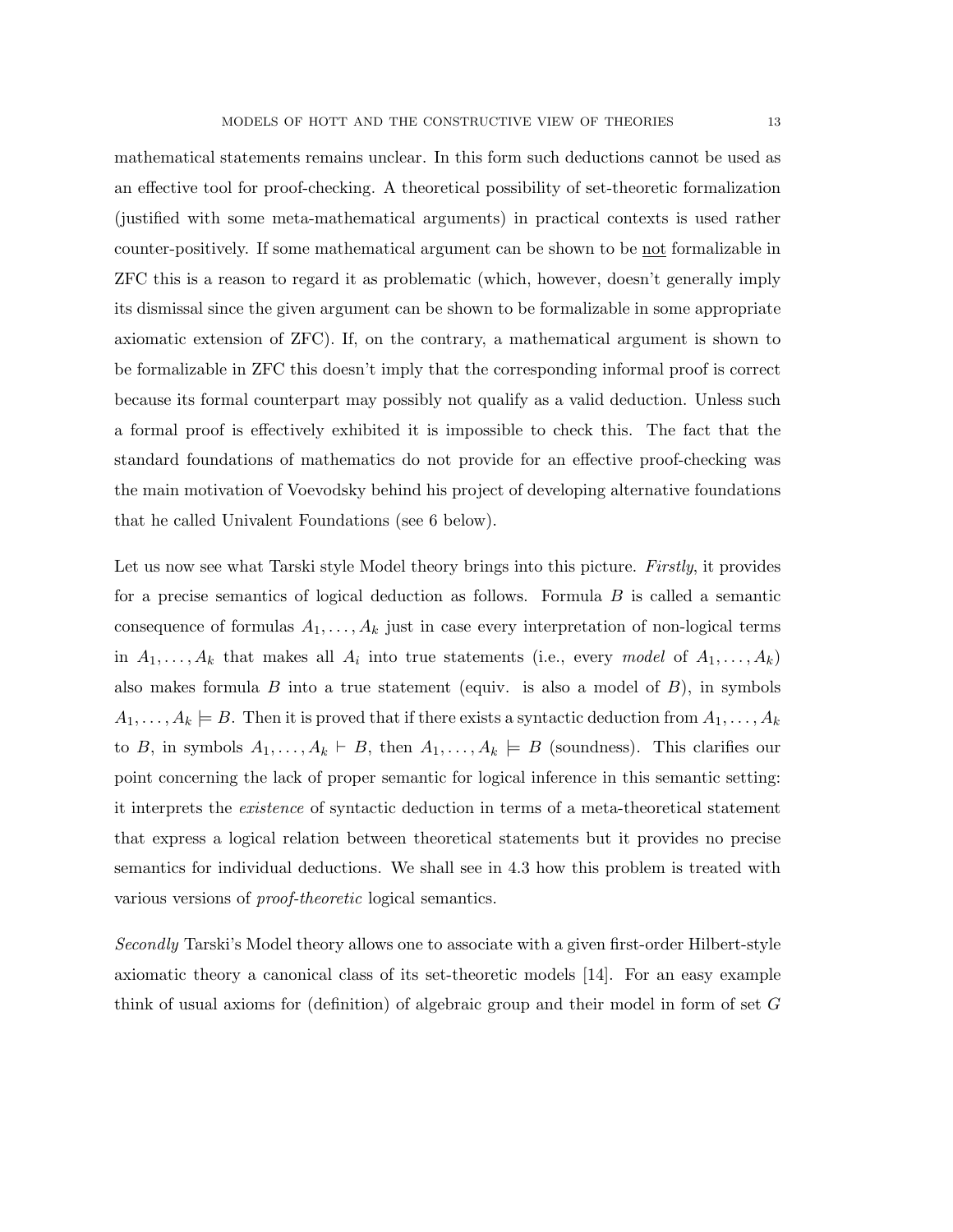with a binary operation ⊗ on it, which satisfies the appropriate axioms. The canonical character of this construction allows one to define a group from the outset as a set with an additional structure, namely, with a binary operation on this set that has certain required formal properties (associativity, existence of unit and of inverse elements). This is the "semantic" semi-formal presentation used systematically by Bourbaki [1, p.30], which has been adopted by Suppes and his followers for the representation of scientific theories beyond the scope of pure mathematics via the identification of appropriate sets with physical systems such as sets of physical particles or sets of points of the physical space-time. Importantly, the same structure type (such as the group structure type) can be determined by, i.e., be a canonical model of (in the above sense) different sets of axioms. This feature is in accord with Suppes' "semantic" view according to which a scientific theory must be identified with a particular class of models rather than a particular syntactic structure.

The semantic set-theoretic presentation of mathematical theories developed by Bourbaki and a similar representation of scientific theories developed by Suppes and other enthusiasts of the semantic view provides a theory with a sense of objecthood: it represents the content of a given theory in terms of its objects such as algebraic groups or systems of physical particles. In this way the semantic representation supports a quasi-constructive reasoning about sets and set-theoretic structures. For example, one may think of forming the powerset  $P(A)$  of given set A as a construction after the pattern of traditional geometrical constructions like the construction of a circle by its given radius. This helps one to develop within the set-theoretic mathematics a form of helpful intuition but the problem is that such set-theoretic "constructions" lack formal *rules*, which could be used for representing extra-logical mathematical and possibly scientific *methods*. When one needs to justify the "construction" of powerset in this framework one refers to the powerset axiom of ZFC, which is an existential statement that guarantees the existence of powerset for any given set. One may argue that in such contexts the difference between constructive rules and existential axioms is only a matter of taste or fasion. In the next Section we argue that this is not the case.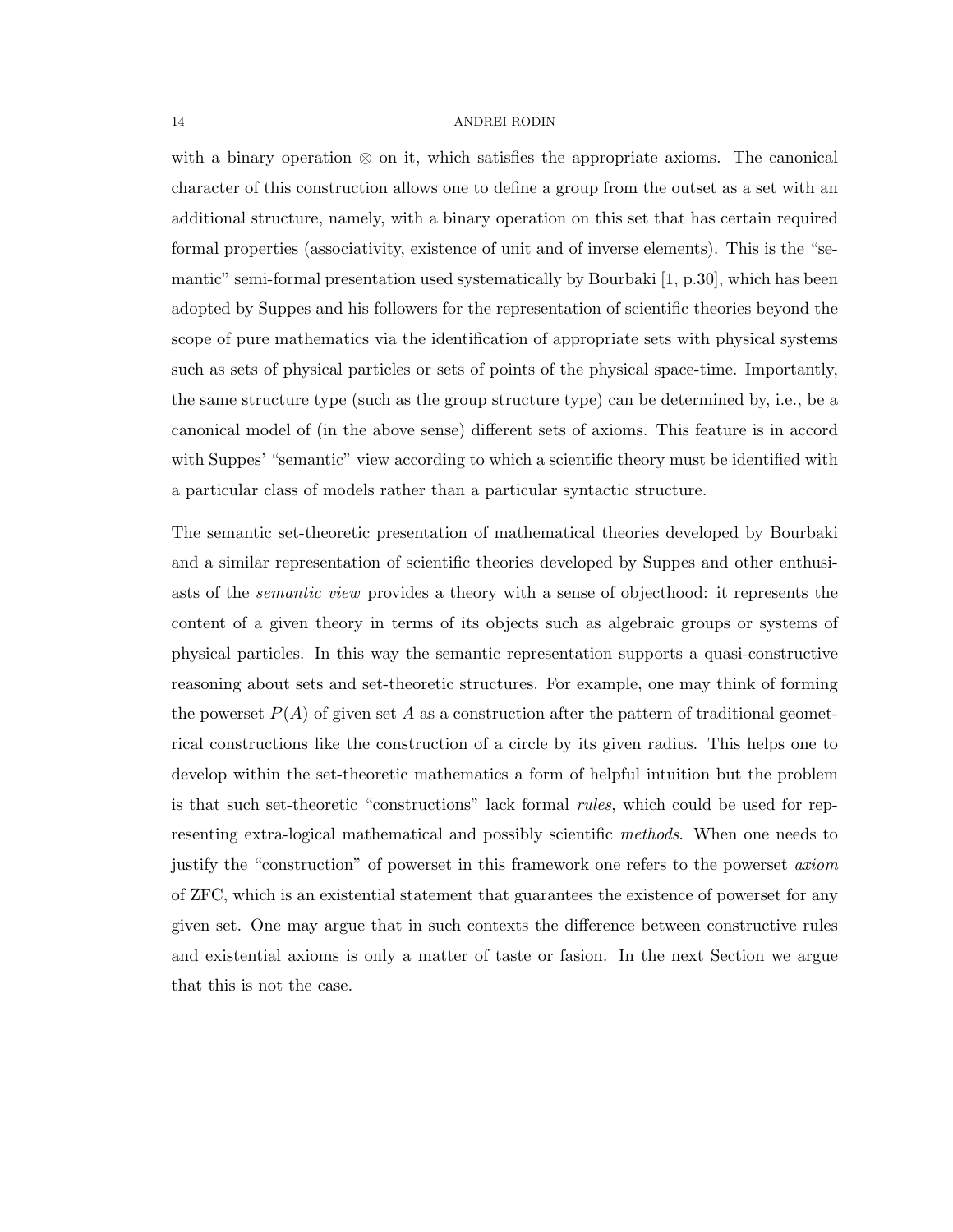4.2. Two axiomatic "styles". Hilbert and Tarski after him conceive of a theory  $T$  as an ordered set of formal sentences satisfied by a class of intended models of this theory and, ideally, not satisfied by any non-intended interpretation (the latter is a desideratum rather than a definite requirement). An interpretation of a given sentence  $s$  in this context is an assignment of certain semantic values to all non-logical symbols that belong to s. Thus this approach assumes that one distinguishes in advance logical and non-logical symbols of the given alphabet. This requirement reflects the epistemological assumption according to which logic is epistemologically prior to all theories, which are "based" on this logic. In other words the axiomatic method in its Hilbert-Tarski version requires that one first fixes logical calculus  $L$  and then applies it in an axiomatic presentation of some particular non-logical theory  $T$ <sup>8</sup>. Suppes assumes this basic scheme and says that a theory admits a "standard formalization" when  $L$  is the Classical first-order logic with identity [41, p. 24].

All existing approaches to formal representation of scientific theories use this familiar axiomatic architecture. However it is not unique. In 1935 Hilbert's associate Gerhard Gentzen argued that

The formalization of logical deduction, especially as it has been developed by Frege, Russell, and Hilbert, is rather far removed from the forms of deduction used in practice in mathematical proofs. ([8], p. 68)

and proposed an alternative approach to syntactic presentation of deductive systems, which involved relatively complex systems of rules and didn't use logical tautologies. In [8] Gentzen builds in this way two formal calculi known today as Natural Deduction and Sequent Calculus.

<sup>8</sup>We refer here to a version of axiomatic method described by Tarski in [42]. Tarski's view of this method builds on Hilbert's but does it in a particular and original way. The exact relationships between Tarski's semantic conception of the axiomatic method and Hilbert's original ideas about this method is a matter of historical study, which is out of the scope of this paper.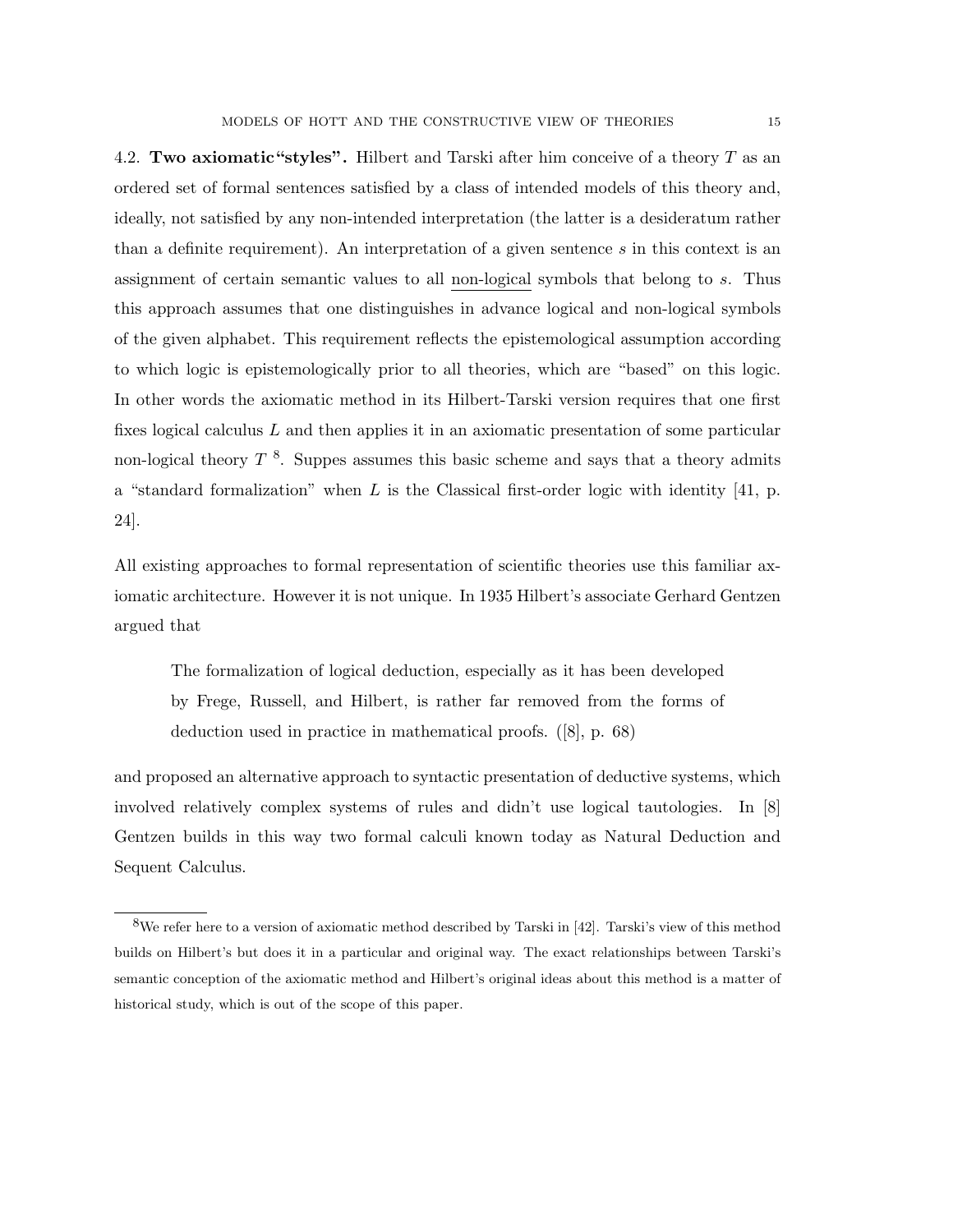Gentzen's remark quoted above constitutes a pragmatic argument but hardly points to an original epistemological view on logic and axiomatic method. However his further remark that

The introductions [i.e. introduction rules] represent, as it were, the 'definitions' of the symbol concerned. ([8], p. 80)

is seen today by some authors as an origin of an alternative non-Tarskian conception of logical consequence and alternative logical semantics more generally, which has been developed in a mature form only in late 1999-ies or early 2000-ies and is known today under the name of proof-theoretic semantics (PTS) [37, 28].

Unlike Hilbert Gentzen never tried apply his approach beyond the pure mathematics and today the formal representation of scientific theories mostly follows in Hilbert's and Tarski's steps. However as we argue below the Gentzen style rule-based architecture of formal systems can be also applied in empirical contexts for representing various scientific methods, which include but are not limited to logical and mathematical methods.

4.3. Constructive Logic, General Proof Theory, Meaning Explanation and Proof-Theoretic Semantics. The conception of logic that hinges on the concept of proof rather than that of truth has a long history that can be traced back to Aristotle; here we review only relatively recent developments. In a series of publications that begins in early seventies Dag Prawitz formulates and defends his idea of *general proof theory* (GPT) as an alternative or a complement to the proof theory understood after Hilbert and Bernays as a meta-mathematical study of formal derivations [12]. Prawitz defends here the traditional conception of proof as evidence and argues that Tarski's semantic conception of logical consequence [43]does not provide, by itself, a theoretical account of proofs in mathematics and elsewhere:

In model theory, one concentrates on questions like what sentences are logically valid and what sentences follow logically from other sentences. But one disregards questions concerning how we know that a sentence is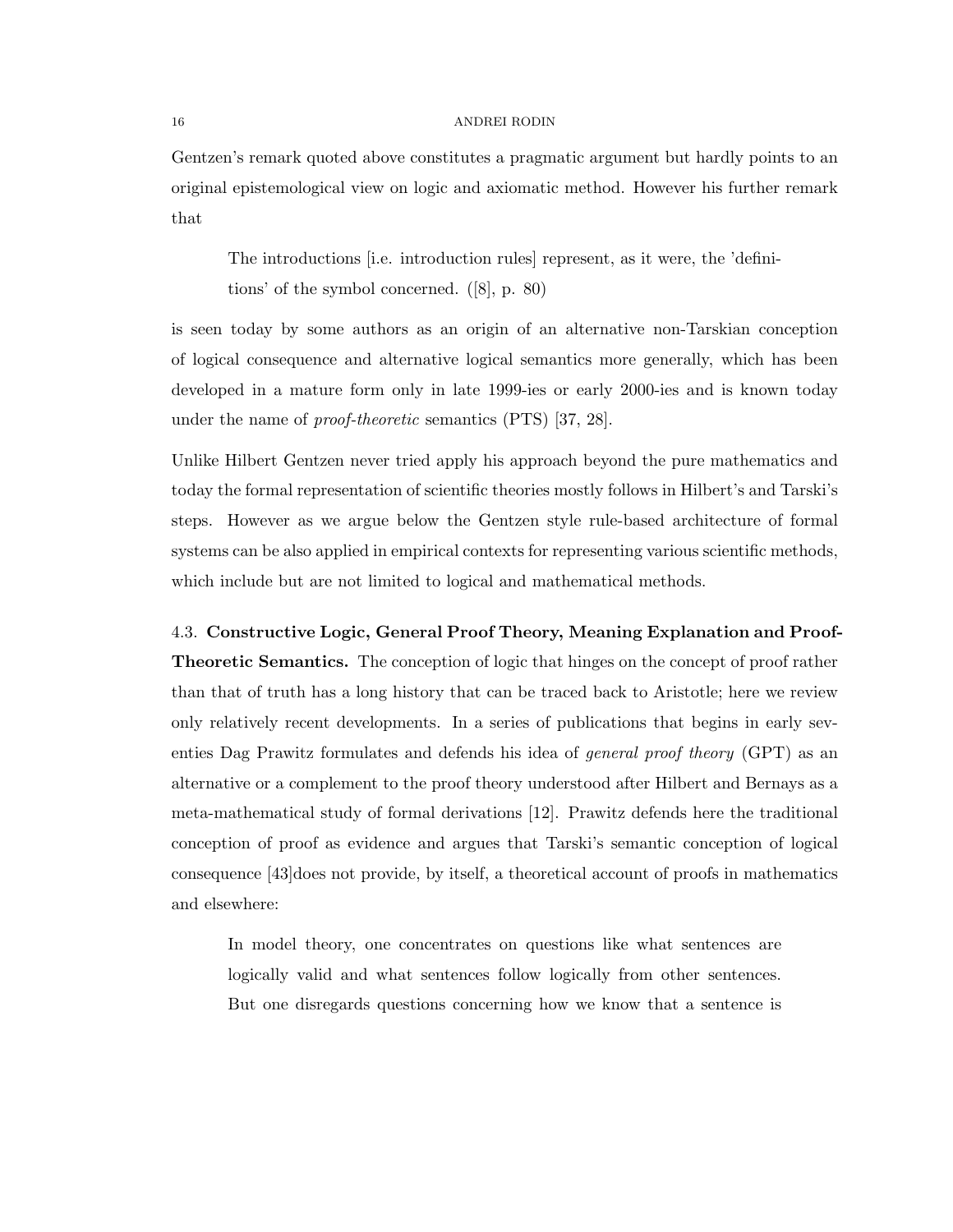logically valid or follows logically from another sentence. General proof theory would thus be an attempt to supplement model theory by studying also the evidence or the process - i.e., in other words, the proofs - by which we come to know logical validities and logical consequences. [29, p. 66]

Prawitz calls this conception of logic intuitionistic and, as the name suggests, sees Brouwer and Heyting as its founding fathers. Following Kolmogorov and some other important contributors to the same circle of ideas we prefer to call this approach to logic constructive. As we have seen in 3.1 Nagel's informal conception of logic also falls under this category. Since in this paper we discuss applications of logic in empirical sciences we would like also to point to the interpretation of proofs in constructive logic as truth-makers [39], which may be material objects and events either artificially produced or occurred naturally.

In 1972 Per Martin-Löf accomplished a draft (published only in 1998 as  $[25]$ ) of a constructive (or intuitionistic as the author calls it) theory of types, which implements the general constructive approach outlined above. In a more mature form this system known as MLTT is presented in [21]. MLTT is a Gentzen-style typed calculus that comprises no axiom. The meaning of its syntactic rules and other syntactic elements is provided via a special semantic procedure that Martin-Löf calls the *meaning explanation*. In [22] the author compares the meaning explanation with a program compiler, which translates a computer program written in a higher-level programming language into a lower-level command language. According to Martin-Löf a similar appropriate translation of MLTT syntactic rules into elementary logical steps gives these rule their meaning and simultaneously justifies them. [24]. Martin-Löf's meaning explanation is an informal version of the proof-theoretic semantics mentioned in 4.2 above [37].

In the late 2000-ies MLTT started a new life as the syntactic core of the emerging Homotopy Type theory (HoTT) [31].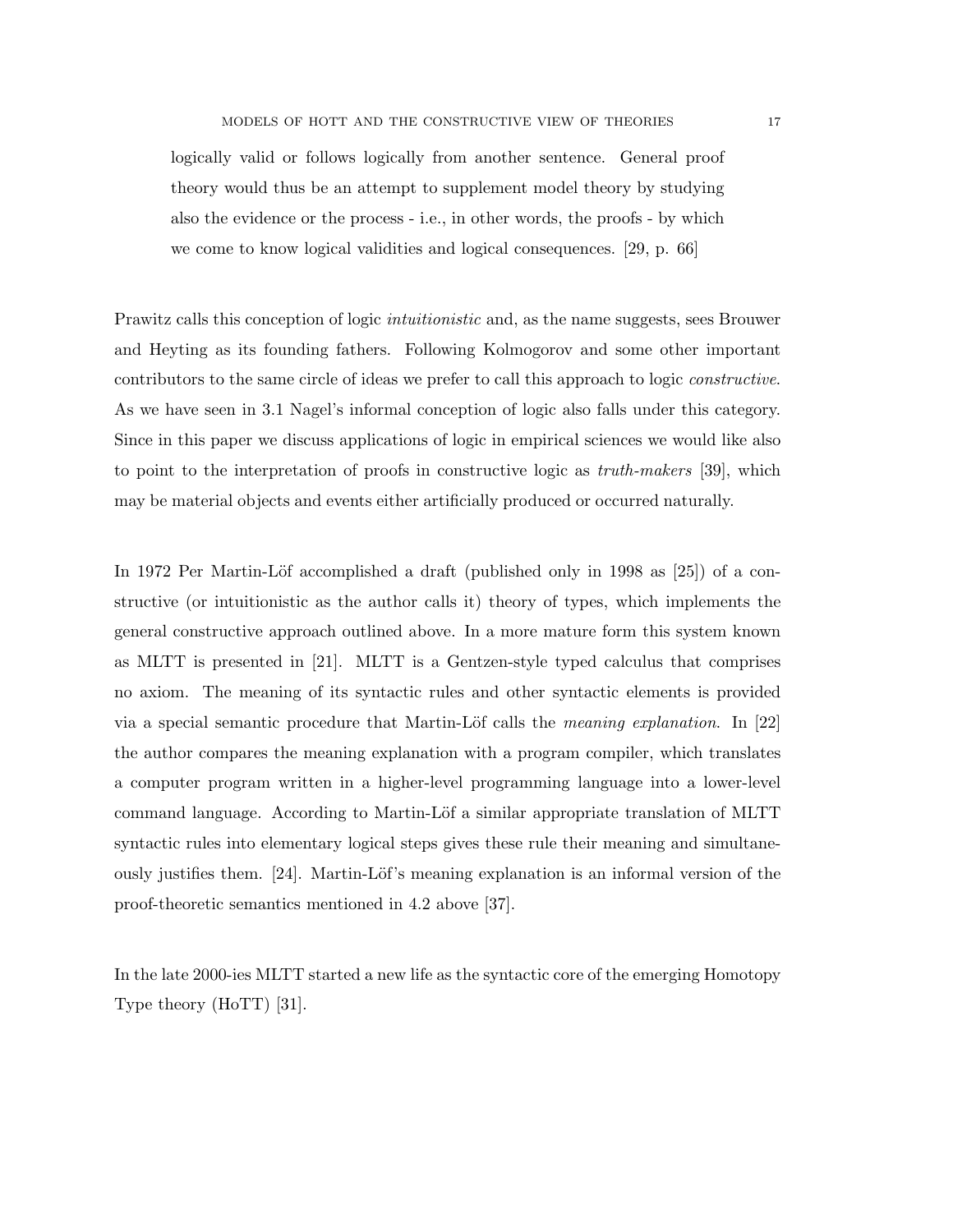## 5. From MLTT to HoTT

MLTT comprises four types of *judgements* (which should not be confused with propositions, see 7.3 below).

- (i)  $A:TYPE;$
- (ii)  $A \equiv_{T Y P E} B;$
- (iii)  $a : A;$
- (iv)  $a \equiv_A a'$

In words (i) says that A is a type, (ii) that types A and B are the same, (iii) that  $a$  is a term of type  $A$  and (iv) that  $a$  and  $a'$  are the same term of type  $A$ . Let me leave (i) and (ii) aside and provide more details on (iii) and (iv).

Martin-Löf offers four different informal readings of (iii)  $[21, p. 5]$ :

- $(1)$  *a* is an element of set *A*
- (2) a is a proof (construction) of proposition  $A$  ("propositions-as-types")
- (3)  $\alpha$  is a method of fulfilling (realizing) the intention (expectation)  $\ddot{A}$
- (4) a is a method of solving the problem (doing the task) A (BHK semantics)

The author argues that these interpretations of judgement form (iii) not only share a logical form but also are closely conceptually related. The correspondence between (2) and (4) is based on the conceptual duality between problems and theorems, which dates back to Euclid [35]; among more recent sources (4) refers to Kolmogorov's *Calculus of Problems* [18] and the so-called BHK-semantics (after Brouwer, Heyting and Kolmogorov) of the Intuitionistic propositional calculus. (iii) is an analysis of judgement based on Husserl's Phenomenology. The correspondence between (1) and (2) at the formal level is the Curry-Howard correspondence. But in Martin-Löf's view this correspondence is not *only* formal but also contentful: the author argues that in the last analysis the concepts of set and proposition are the same: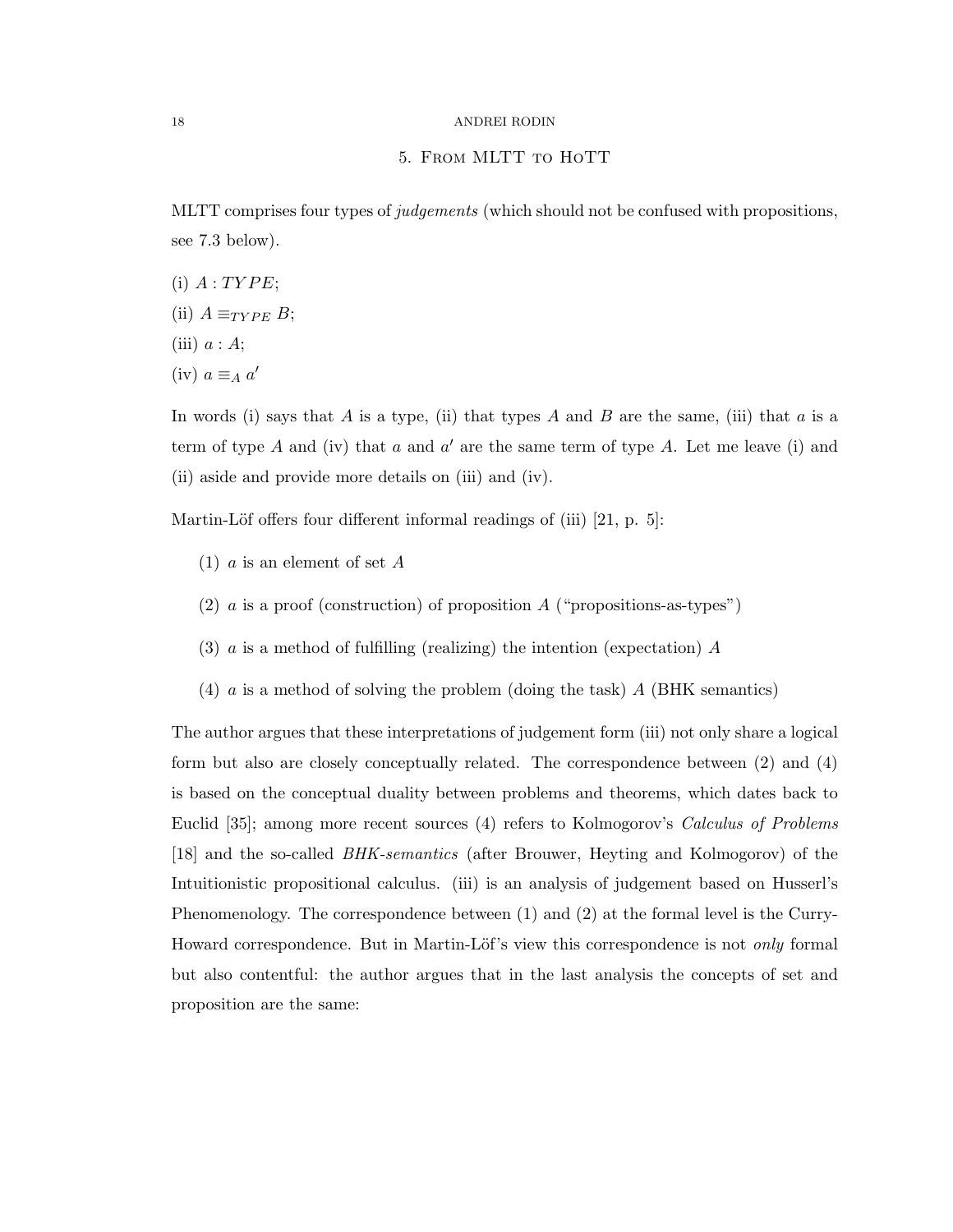If we take seriously the idea that a proposition is defined by lying down how its canonical proofs are formed [...] and accept that a set is defined by prescribing how its canonical elements are formed, then it is clear that it would only lead to an unnecessary duplication to keep the notions of proposition and set  $[...]$  apart. Instead we simply identify them, that is, treat them as one and the same notion. [21, p. 13]

Let us now turn to judgement type (iv). It says that terms  $a, a'$ , both of the same type A, are equal. This equality is called *judgemental* or *definitional* and does not qualify as a proposition; the corresponding propositional equality writes as  $a = A$  a' and counts as a type on its own  $(a =_A a' : TYPE)$  called an *identity type*. In accordance to reading (2) of judgement form (iii) a term of identity type is understood as a proof (also called a witness or evidence) of the corresponding proposition. MLTT validates the rule according to which a judgemental equality entails the corresponding propositional equality:

$$
a \equiv_A a'
$$
  
...  

$$
refl_a: a =_A a'
$$

where  $refl_x$  is the canonical proof of proposition  $a =_A a'$ .

The extensional version of MLTT also validates the converse rule called equality reflection rule:

$$
p: a = A \quad a'
$$
\n
$$
a \equiv_A a'
$$

but HoTT draws on an *intensional* version of MLTT that does not use such a principle and, in addition, allows for multiple proofs of the same propositional equality (the proof-relevant conception of equality) [31, p. 52].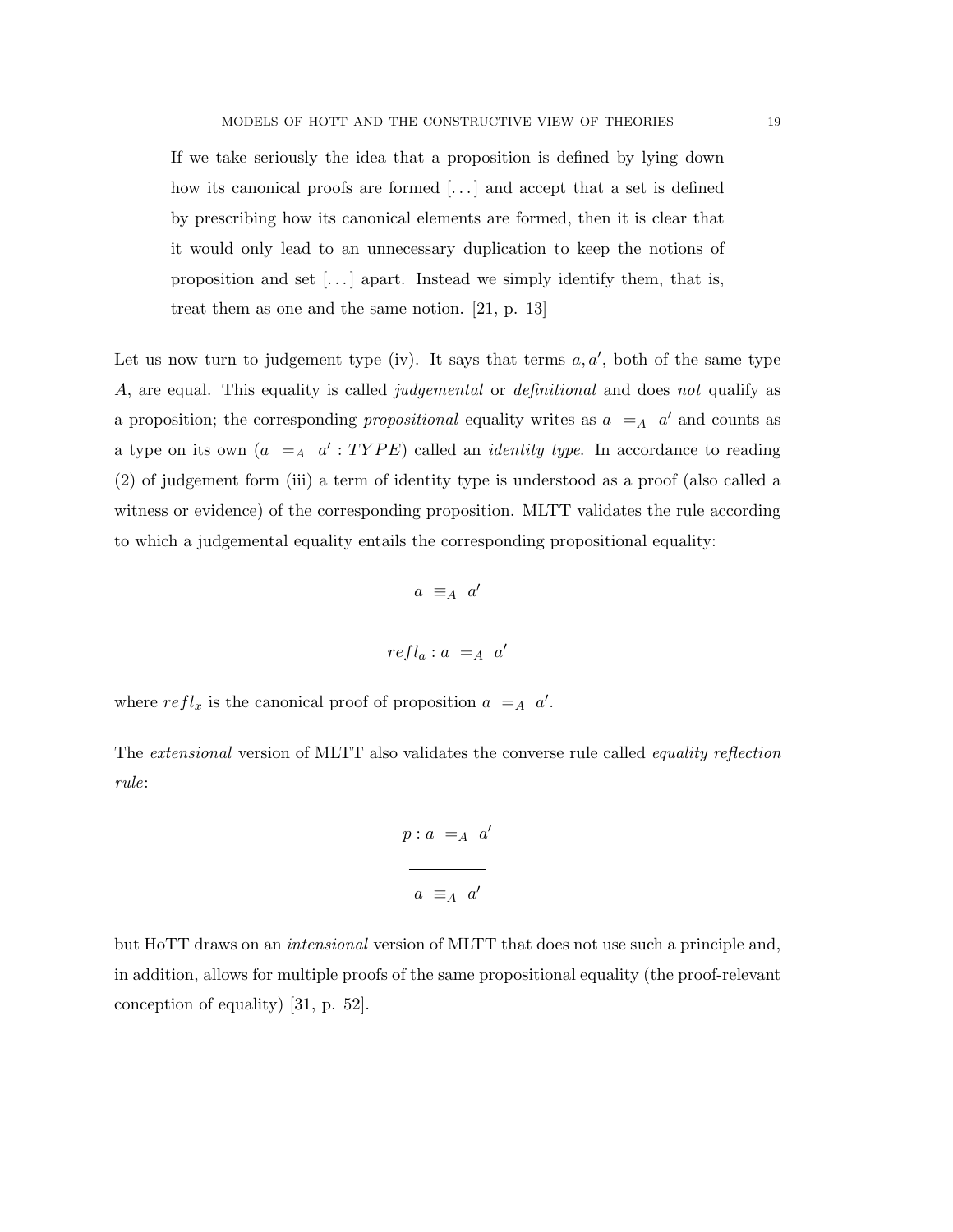Let  $p, q$  be two judgmentally different proofs of proposition saying that two terms of a given type are equal:

$$
p,q:P = T Q
$$

it may be the case that  $p, q$ , in their turn, are propositionally equal, and that there are two judgmentally different proofs  $p', q'$  of this fact:

$$
p', q' : p =_{P = TQ} q
$$

This and similar multi-layer syntactic constructions in MLTT can be continued unlimitedly. Before the rise of HoTT it was not clear that this syntactic feature of the intensional MLTT can be significant from a semantic point of view. However it became the key point of the homotopical interpretation of this syntax. Under this interpretation

- types and their terms are interpreted, correspondingly, as spaces and their points;
- identity proofs of form  $p, q : P = T Q$  are interpreted as paths between points  $P, Q$ of space T;
- identity proofs of the second level of form  $p', q' : p =_{P = TQ} q$  are interpreted as homotopies between paths  $p, q$ ;
- all higher identity proofs are interpreted as higher homotopies;

(which is coherent since a path  $p : P = T Q$  counts as a point of the corresponding path space  $P = T Q$ , homotopies of all levels are treated similarly).

In order to get an intuitive picture the non-mathematical reader is advised to think of homotopy h between paths  $p, q : P = T Q$  as a curve surface bounded by the two paths, which share their endpoints  $P, Q$ . Given two such surfaces  $h, i$  two-homotopy f between h and i is a solid bounded by these surfaces. Picturing of higher homotopies of level  $\zeta$  2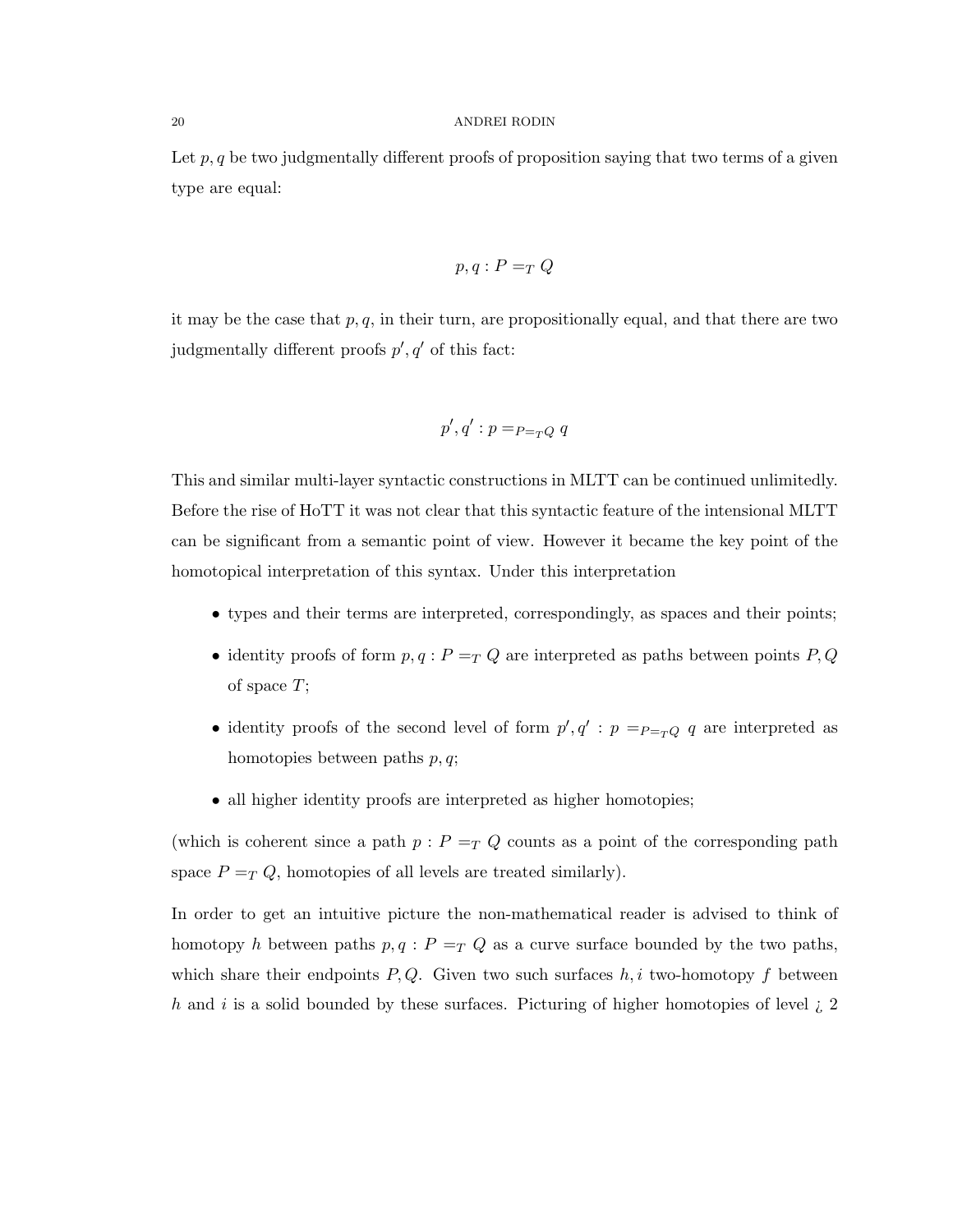is more difficult because it requires a geometrical intuition that extends beyond the three spatial dimensions.

Thus the homotopical interpretation makes meaningful the complex structure of identity types in the intensional MLTT. It makes this structure surveyable, as we shall now see.

**Definition 1.** Space S is called contractible or space of h-level  $(-2)$  when there is point  $p : S$  connected by a path with each point  $x : A$  in such a way that all these paths are homotopic (i.e., there exists a homotopy between any two such paths).

In what follows we refer to contractible spaces "as if they were effectively contracted" and identify such spaces with points. A more precise mathematical formulation involves the notion of *homotopy equivalence*, which provides a suitable identity criterion for spaces in Homotopy theory. In view of the homotopy interpretation of MLTT outlined above such spaces (defined up to the homotopy equivalence) are also called "homotopy types".

**Definition 2.** We say that S is a space of h-level  $n+1$  if for all its points x, y path spaces  $x =_{S} y$  are of h-level n.

The two definitions gives rise to the following stratification of types/spaces in HoTT by their h-levels:

h-level -2: single point  $pt$ ;

h-level -1: the empty space  $\emptyset$  and the point pt: truth-values aka (mere) propositions

h-level 0: sets (discrete point spaces)

h-level 1: flat path groupoids : no non-contractibe surfaces

h-level 2: 2-groupoids : paths and surfaces but no non-contractible volumes

•

•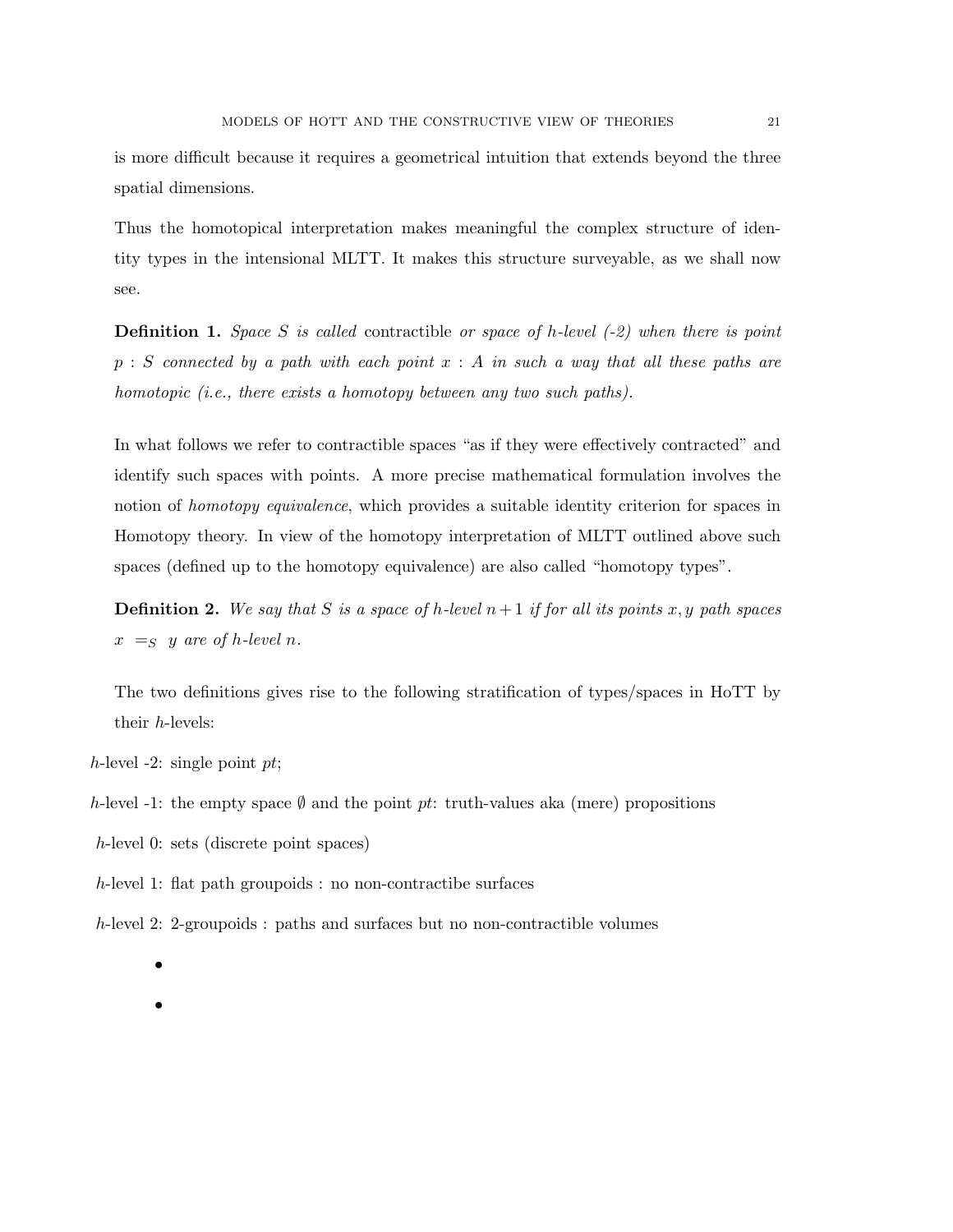h-level *n*: *n*-groupoids

 $\bullet$  ...

h-level  $\omega$ :  $\omega$ -groupoids

A general space is of h-level  $\omega$ : this is just another way of saying that the ladder of paths, homotopies and higher homotopies of all levels is, generally, infinite. The above stratification classifies special cases when this ladder is finite in the sense that after certain level n spaces of all higher-order homotopies (or paths if  $n < 1$ ) are trivial, i.e., such homotopies (paths) are no longer distinguished one from another at the same level. For example a set aka discrete space  $(h$ -level 0) is a space that either does or does not have a path between any pair of its points; different paths between two given points are not distinguished. If two points are connected by a path they are contracted into one point as explained above. At the next h-level 1 live flat path groupoids that comprise sets of points connected by paths, which are, generally, multiple and well-distinguished up to homotopy: homotopical paths are identified and non-homotopical paths count as different. Thus in a flat groupoid the space of paths between any two given points is a set. This inductive construction proceeds to all higher levels.

Notice that h-levels are not equivalence classes of spaces. The homotopical hierarchy is cumulative in the sense that all types of h-level n also qualify as types of level m for all  $m > n$ . For example pt qualifies as truth-value, as singleton set, as one-object groupoid, etc. Hereafter we call a n-type a type, which is of h-level n but not of level  $n-1$ .

A space of h-level l (now including the infinite case  $l = \omega$ ) can be transformed into a space of h-level  $k < l$  via its k-truncation, which can be described as a forced identification of all homotopies (paths) of levels higher than k. In particular the  $(-1)$ -truncation of any given space S brings point pt when S is not empty and brings the empty space  $\emptyset$  otherwise.

A more mathematically precise explanation of HoTT basics can be found in [31] and other special literature.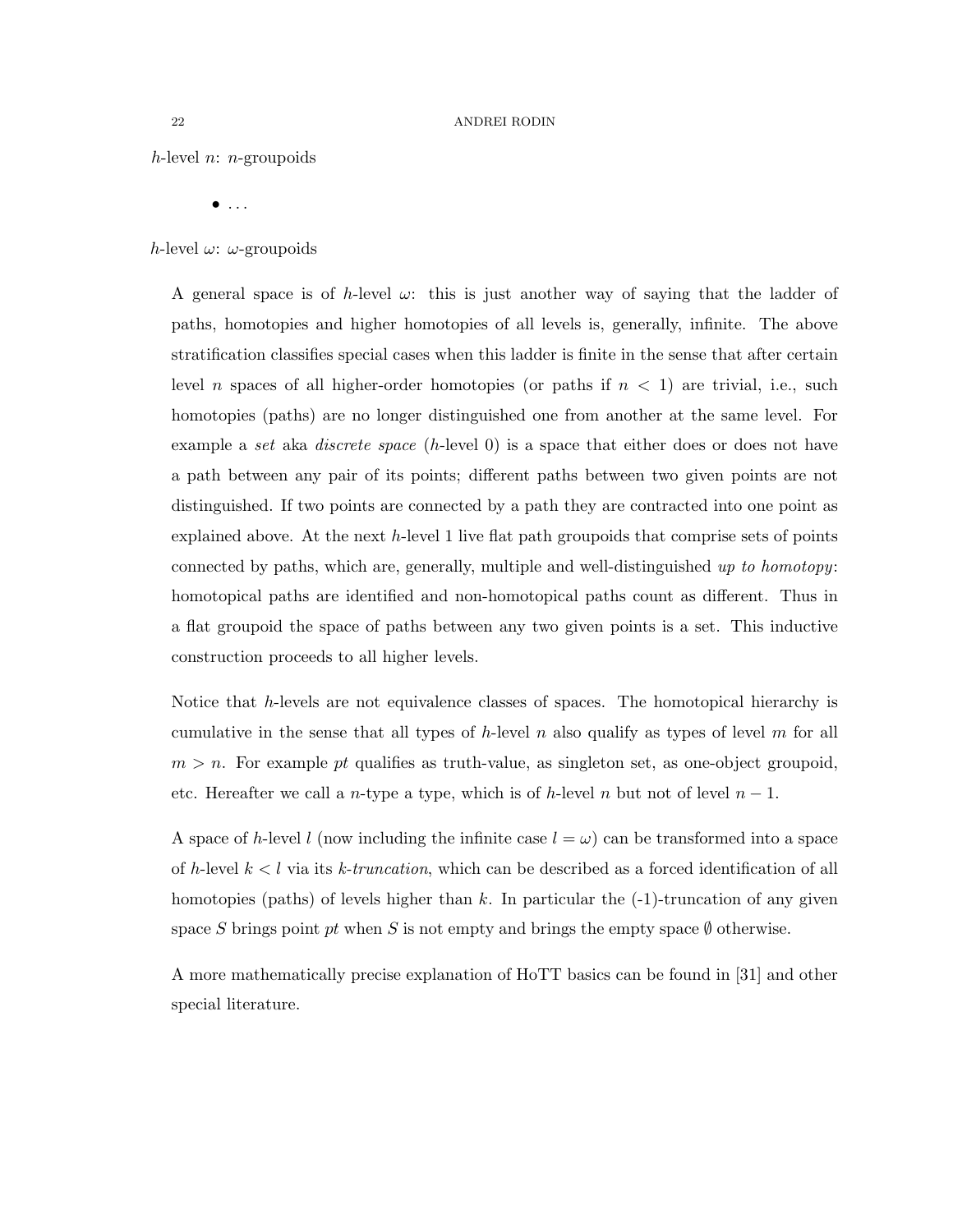The h-stratification of types in MLTT suggests an important modification of the original preformal semantics of this theory introduced in the beginning of this Section. This modification is not a mere conservative extension. Recall that in [21, p. 5] Matin-Löf proposes multiple informal meaning explanations for judgements and suggests that they conceptually converge. In particular, Martin-Löf proposes here to think of types as sets or as propositions and suggests that in the last analysis the two notions are the same. HoTT in its turn provides a geometrically motivated conceptions of set as 0-type and proposition (called in [31, p. 103] mere proposition) as (-1)-type. The latter is motivated as follows. Recall that there are just two  $(-1)$ -types (up to the homotopical equivalence): the empty type  $\emptyset$  and the one-point type pt. HoTT retains the idea that propositions are types and the idea that terms of such types are truth-makers (proofs, evidences, witnesses). The adjective "mere" used in [31, p. 103] expresses the fact that (-1)-type interpreted as proposition does not distinguish between its different proofs but only reflects the fact that such a proof exists (in case of  $pt$ ) or the fact that the given proposition has no proof (in case of  $\emptyset$ ). In other words, the adjective "mere" expresses the fact that mere propositions are proof-irrelevant. For the same reason (-1)-types can be also described as truth-value types, where truth is understood constructively as the existence of proof/evidence/truth-maker.

Whether or not the proof-irrelevant conception of proposition is fully satisfactory as a working conception of proposition *tout court* has been recently a matter of controversy. One may argue that in certain context people tend to think of and speak about propositions in a proof-relevant sense <sup>9</sup> . In our opinion this fact does not constitute a strong objection to the identification of propositions with (-1)-types because all proof-relevant aspects of propositions are taken into account at higher levels of the homotopical hierarchy as follows. General *n*-type  $S<sup>n</sup>$  where  $n > -1$  comprises:

• the "propositional layer"  $S^{-1}$ , which is a proposition extracted from  $S^{n}$  via its propositional truncation, and

<sup>&</sup>lt;sup>9</sup> as some time ago argued Michael Shulman in several blogs and in a private correspondence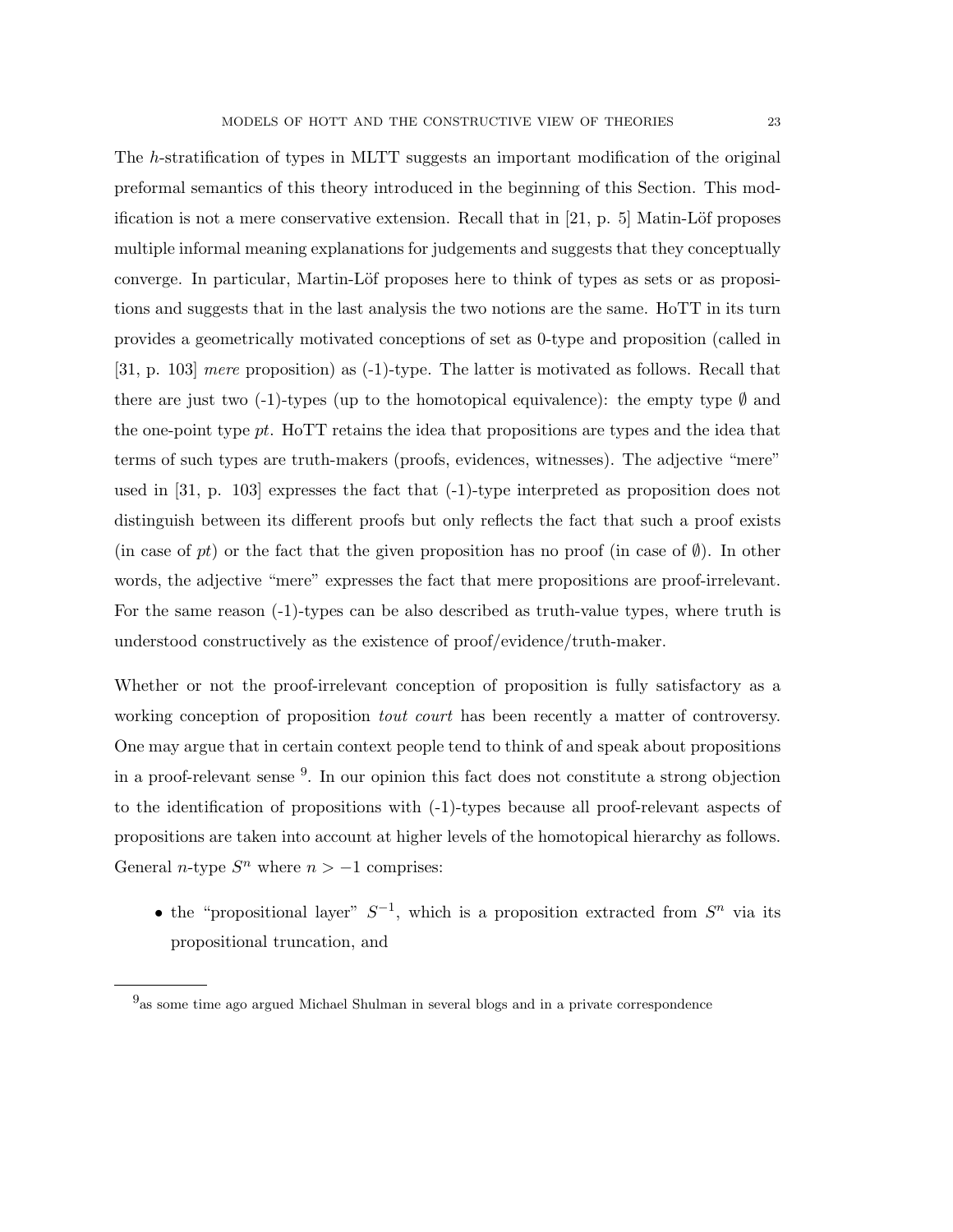• the higher-order structure H present on all h-levels  $i - 1$ , which is a (possibly multi-layer) structure of *proofs* of proposition  $S^{-1}$ .

This observation suggests the following possible application of HoTT in the formal representation of theory T:

- extra-logical rules of T (including rules for conducting observations and experiments) are MLTT rules applied at h-levels  $\zeta$ -1
- logical rules are MLTT rules applied to  $(-1)$ types.

This gives us a preliminary answer to the question posed in 4 How to represent scientific methods (including extra-logical methods) with symbolic calculi? (A more elaborated version of this answer will be given in 7.3 below). Although HoTT does not comprise different sets of logical and extra-logical rules it allows one to distinguish between logical and extralogical applications of its rules as follows. Logical application of rules can be isolated from the extra-logical via  $(-1)$ -truncation. The application of HoTT rules to  $S<sup>n</sup>$  comprises a logical application of these rules at h-level  $(-1)$  and an extra-logical application of the same rules at all higher h-levels. Such a joint application of MLTT rules makes immediately evident the logical function of extra-logical (i.e., higher order) structures and constructions in  $S<sup>n</sup>$ , which is truth-making (or *verification* (if one prefers this term borrowed from the philosophy of science) of proposition  $S^{-1}$ .

The criterion of logicality that we use here is based on the  $h$ -hierarchy and the identification of (-1)-types with propositions. It is an interesting project to evaluate it against other criteria of logicality discussed in the philosophical literature. This, however, is out of the scope of this paper. For our present purpose it is sufficient to explain how set-based and higher order construction in HoTT work as truth-makers of propositions. The crucial aspect of the shift from Martin-Löf's original preformal semantics for MLTT to the new preformal semantics based on the h-hierarchy (which hereafter we shall call h-semantics for short) can be described in the jargon of Computer Science as the shift from the propositions-as-types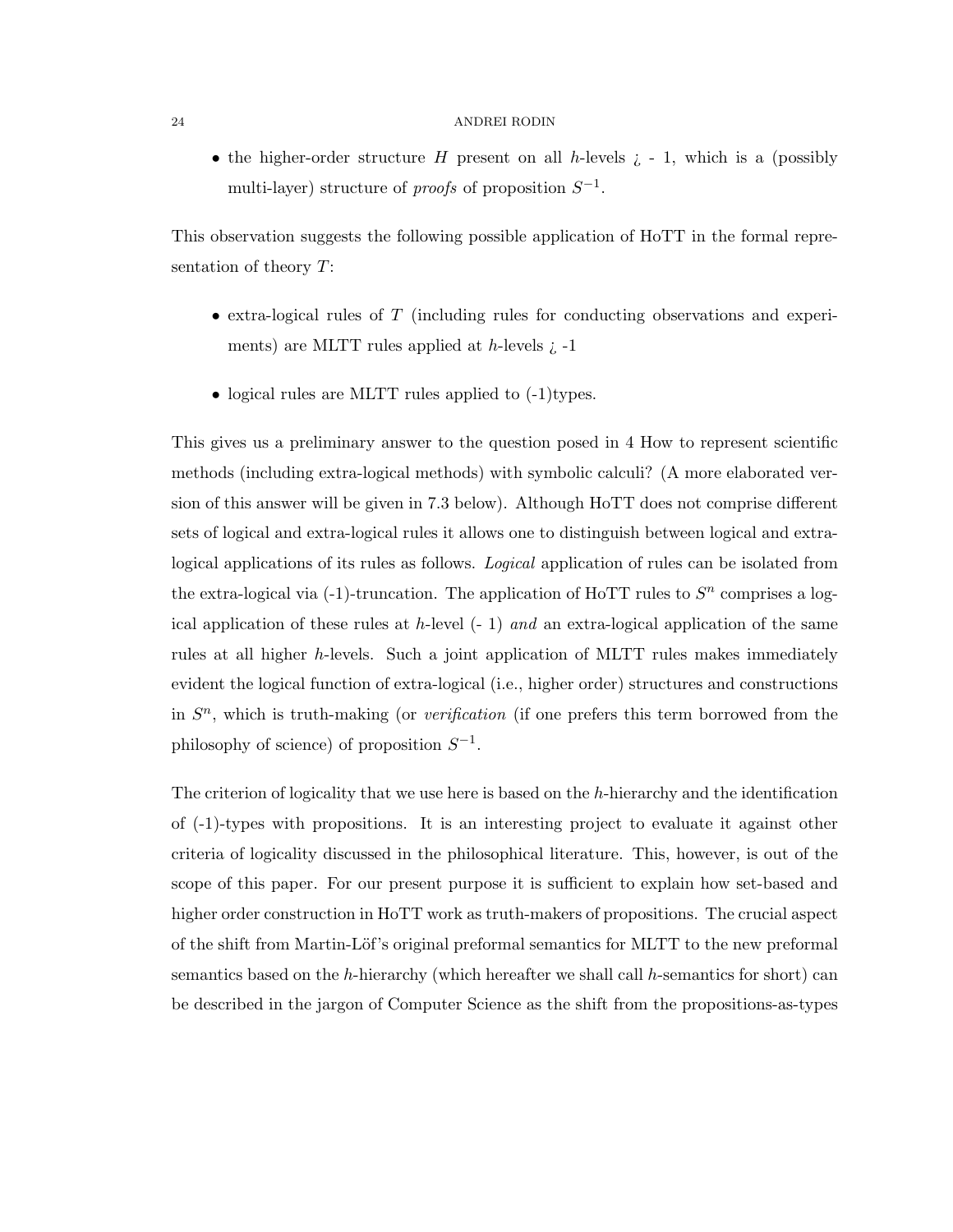paradigm to the propositions-as-some-types paradigm. Further implications of this shift are discussed in 7.3 below.

## 6. Univalent Foundations

Univalent Foundations (UF) use a version of HoTT-based framework as a new purported foundation of pure mathematics. The univalence property of type-theoretic universes plays a central role in this project. We shall not define and discuss this property in this paper but only point to its relevance to the choice between the two axiomatic styles mentioned above. The 2013 standard version of UF uses the Univalence Axiom (Axiom 2.10.3 in [31]), which is in fact the only axiom added on the top of *rules* of MLTT. This added axiom makes the axiomatic architecture of UF mixed in the sense that it comprises both rules and axioms. However a more recent work by Th. Coquand and his collaborators on Cubical Type theory [3] provides a "constructive explanation for UA", i.e., a formal deduction of the univalence property in a Gentzen style rule-based formal system other than MLTT. At the present stage of development  $10$  such a constructive explanation of univalence is not yet achieved in all its desired generality but we take a liberty to bypass this technical issue in the present discussion and consider the Gentzen style constructive axiomatic architecture as a proper feature of UF.

Our proposed constructive view of theories motivated and informally described in Section 2 above applies the same axiomatic architecture for representing theories beyond the pure mathematics. A straightforward approach to representing scientific theories with HoTT consists in an identification of certain HoTT structures with structures coming from theories of Physics and other scientific disciplines. A dummy example of this sort is presented and discussed in [34] where a fragment of HoTT is used for proving the identity of Morning Star and the Evening Star; the observed continuous trajectory of this celestial body is used here as an evidence (proof) of the identity statement. Urs Schreiber formalized in

 $10<sub>as</sub>$  presented by Thierry Coquand in his talk given at the EUTypes meeting, Nijmegen, Netherlands, 22-24 January 2018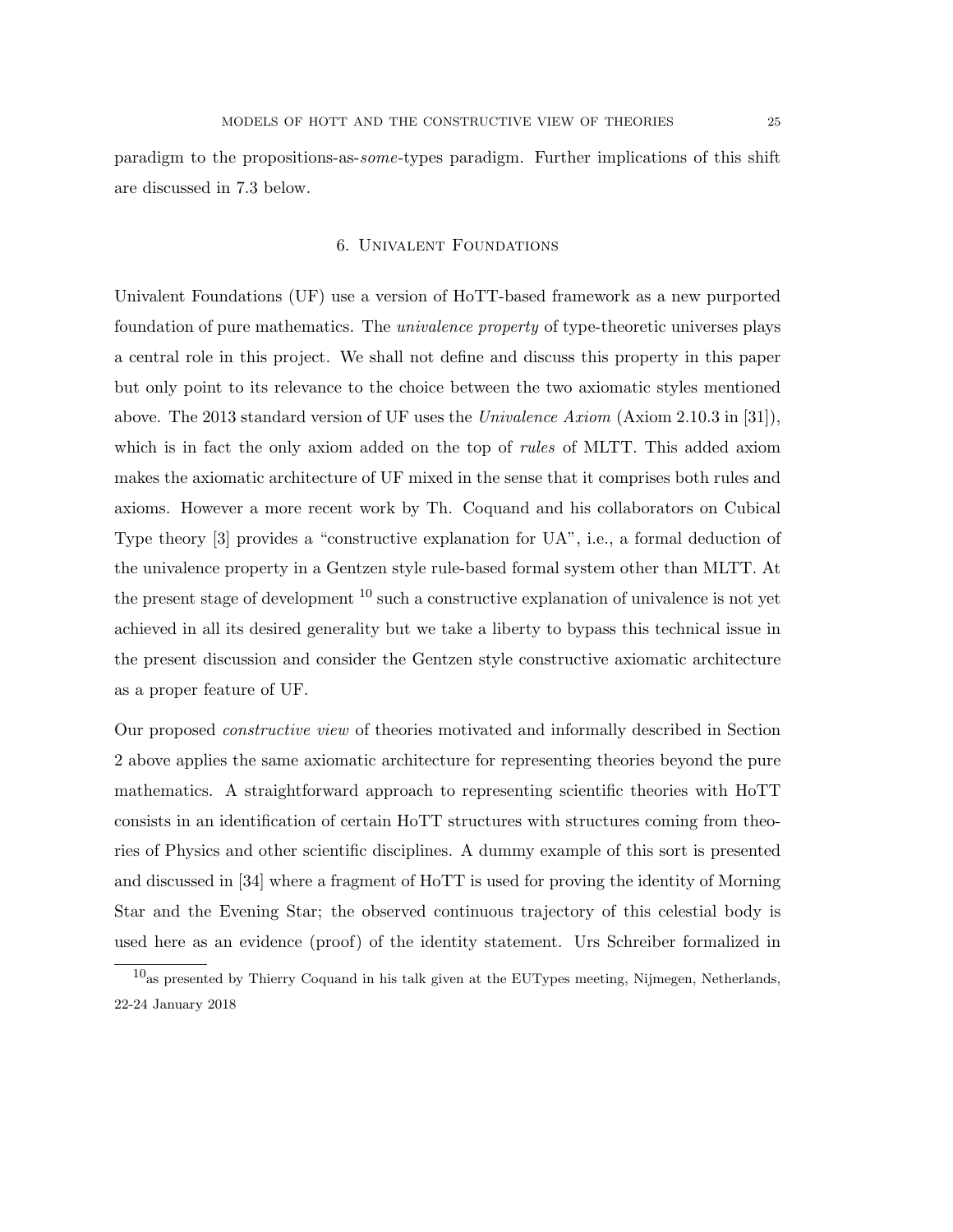UF a significant body of up-to-date mathematical physics and made a new original contributions in this area using UF-based mathematics [36]. Even if none of this qualifies as a full-blood (representation of) physical theory such attempts show that the Gentzen-style axiomatic architecture and, more specifically, UF as a paradigm mathematical theory that uses this architecture can be used in science and support a constructive computer-based representation of scientific theories.

## 7. Modelling Rules

The main lesson of the debate between the "syntactic view" and the "semantic view", as one can see this matter after the critical analysis briefly reviewed in the above Introduction, is that the formal semantic aspect of one's representational framework is at least as much important as the syntactic one. The *formal* semantic of  $HoTT$  — which should not be confused with the informal notion of meaning explanation introduced in 4.3 above or with the suggestive description of types as spaces used in [31] and other introductions to HoTT — by the present date is largely a work in progress. The following discussion concerns only the Model theory of HoTT rather than its formal semantics in a more general sense and it does not intend to cover all relevant developments.

Since one leaves the familiar territory of first-order theories and their set-theoretic semantics the very notions of theory and model become problematic and require certain conceptual revisions, which are not necessarily innocent from a philosophical viewpoint as we shall now see. By a *theory* we shall understand here a set of formal rules as described in 1 from 4.1 together with the set of all derivations supported by these rules. What is a model of a given theory presented as just described?

Alfred Tarski designed his Model theory back in early 1950-ies having in mind Hilbert-style axiomatic theories. Let us repeat its basic definitions. A model of (uninterpreted) axiom A is an interpretation m of non-logical terms in A that makes it into a true statement  $A_m$ ; if such m exists A is called *satisfiable* and said to be satisfied by m. Model M of uninterpreted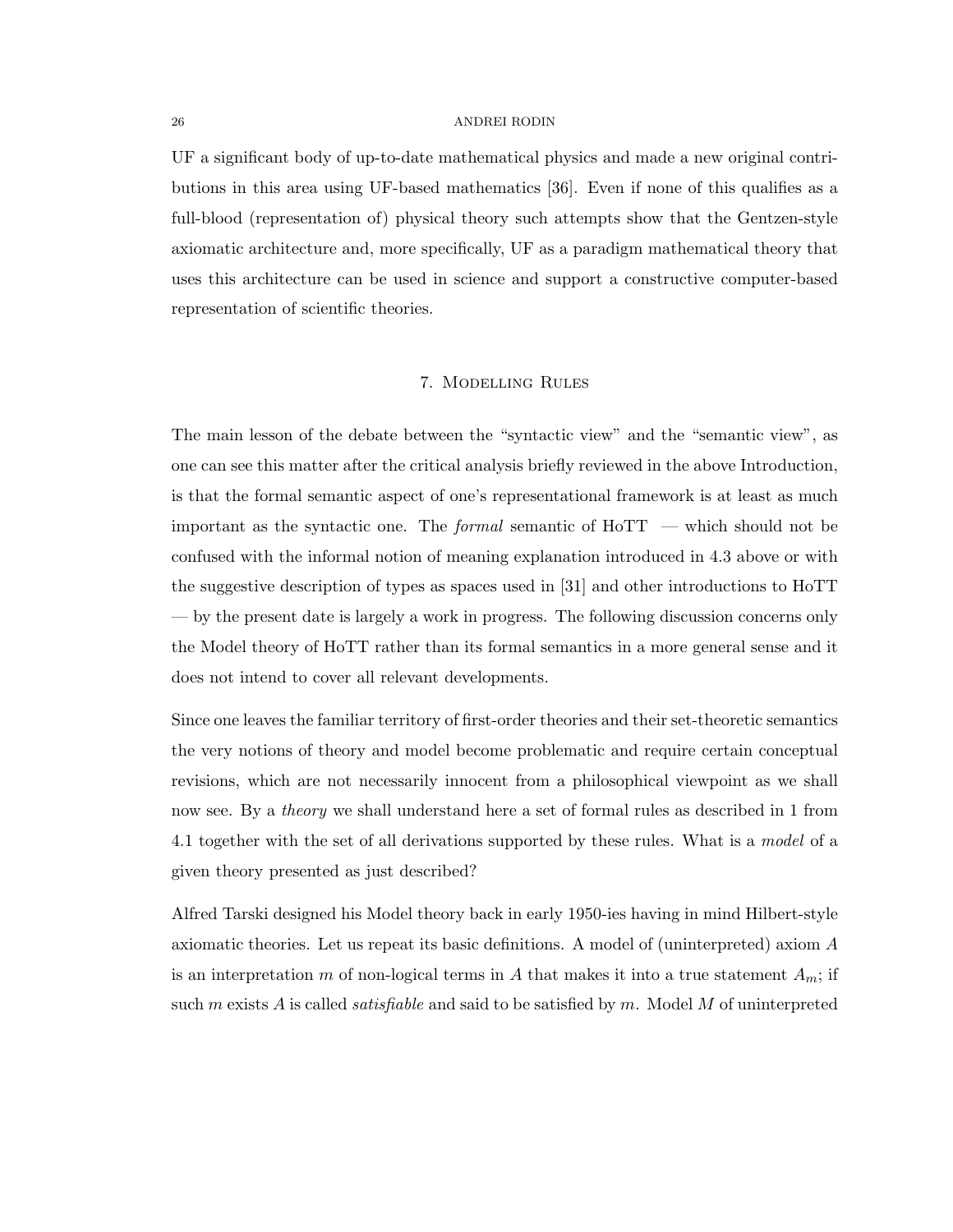axiomatic theory  $T$  is an interpretation that makes all its axioms and theorems true. When rules of inference used in T preserve truth (soundness) it is sufficient to check that  $M$ satisfies all axioms of T for claiming that it also satisfies all its theorems.

Since we deal with modelling a theory presented in Gentzen style rather than in Hilbert style we need a notion of modelling a rule rather than modelling an axiom. Although such a notion is not immediately found in standard textbooks on Model theory (such as [13]) it can be straightforwardly construed on this standard basis as follows. We shall say that interpretation m is a model of rule R  $($  of general form 1 $)$ , in symbols

$$
\frac{A_1^m, \dots, A_n^m}{B^m}
$$

when the following holds: whenever  $A_1^m, \ldots, A_n^m$  are true statements  $B^m$  is also true statement. Arguably this notion of modelling a rule is implicit in Tarski's Model theory, so it can be used for modelling HoTT without revisions (albeit with some add-ons, see below). There are however several problems with this approach, which we list below and suggest some tentative solutions.

7.1. Logical Inference versus Semantic Consequence Relation. In the standard setting considered by Tarski (Hilbert-style axiomatic theories and their set-theoretic semantics) the above notion of modelling a rule is redundant because the syntactic rules used in this setting such as *modus ponens* preserve truth under all interpretations of their premises and conclusions. Moreover, one can argue in Prawitz's line (see 4.3) that in the standard setting 2 does not provide a semantic for rule  $R$  properly but only specifies an instance of relation of logical consequence (conclusion  $B<sup>m</sup>$  follows logically from assumptions  $A_1^m, \ldots, A_n^m$ ). This is not a proper semantics for rule R, so the argument goes, because it associates with  $R$  a meta-proposition that expresses the fact that certain relation holds but doesn't tell one how one comes to knowing that fact.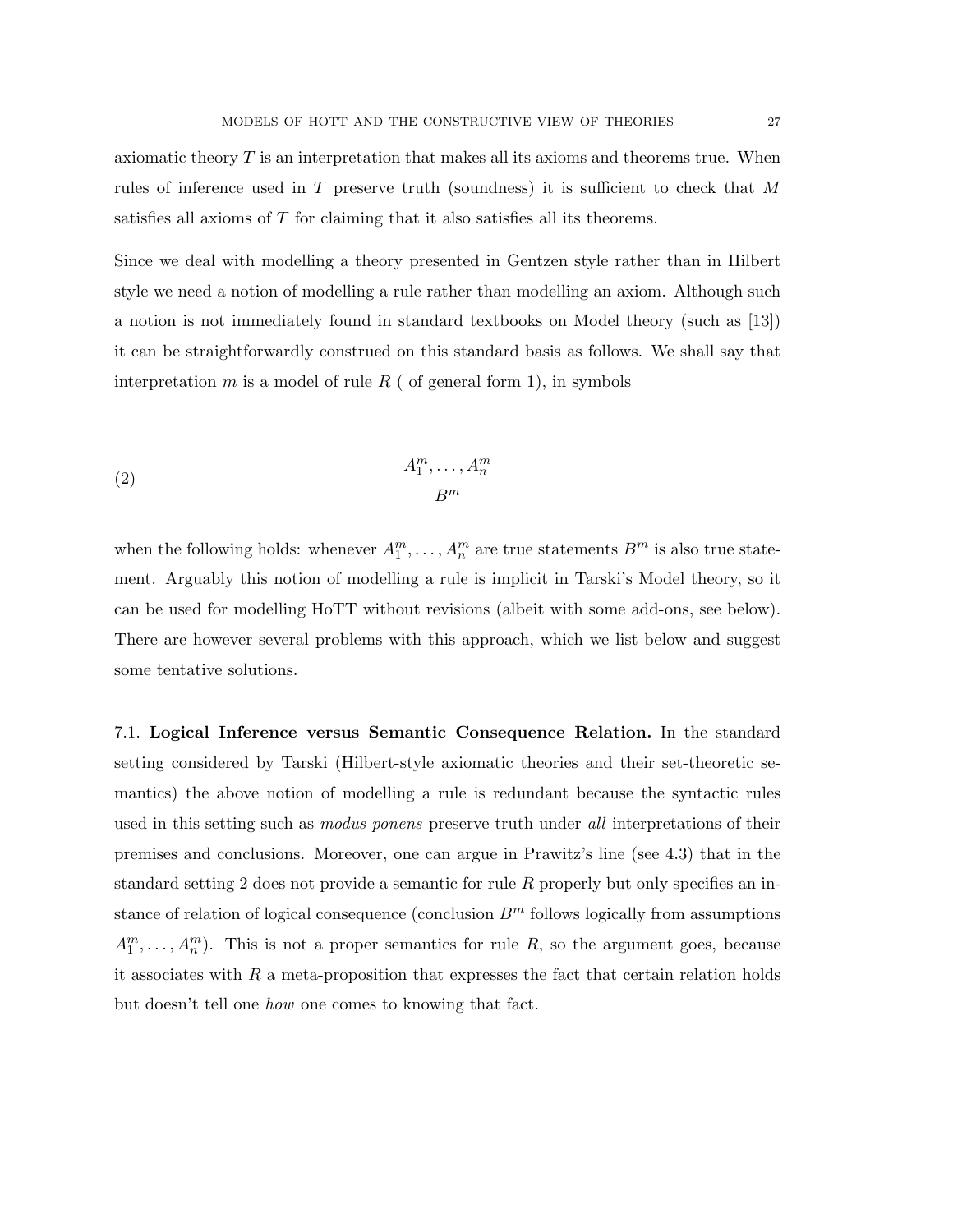In the passage quoted in 4.3 Prawitz makes an emphasis on the epistemological aspect of the above argument. However a form of this argument remains valid even if one doesn't accept the idea that the proper semantics of formal rules should be necessarily epistemic. To make this argument work it is sufficient to assume that the proper semantics of rules should involve the concept of "how", which may be also used in non-epistemic semantic contexts such as computational models of some natural processes. So one is in a position to argue that the above propositional semantics of rules is unsatisfactory without referring to the epistemic role of these rules.

In the quoted paper Prawitz:1974 Prawitz puts forward a project of developing General Proof theory, which is supposed to complement the standard Model theory and support of a conceptual revision of Hilbert-style Proof theory. Martin-Löf's notion of meaning explanation (4.3) also provides a semantics for syntactic rules independently of Model theory. In our view, keeping the formal semantics for rules apart from Model theory can hardly be a tenable strategy today. From a mathematical point of view meaning explanations give rise to *realizability models* of Type theory [32], [15] and the conceptual distinction between the two is not so easy to formulate and in any event it is not stably kept in the current literature  $11$ . This is why it makes more sense, in our view, to revise some conceptual foundations of Model theory in the light of new developments rather than leave the conceptual core of this theory untouched and develop a formal semantics for HoTT independently.

7.2. Logical and Non-Logical Symbols. As we have already mentioned above in 4.2 in the standard setting by interpretation of formula one understands interpretations of nonlogical symbols in this formula; the distinction between logical and non-logical symbols is supposed to be set beforehand. Interpreting HoTT one deals with a very different situation, where such a distinction between logical and extra-logical elements does not apply at the

<sup>11</sup>For example Tsementzis [44] prefers to call preformal meaning explanation what otherwise can be called a semi-formal model of HoTT, moreover that the author interprets rules of MLTT in Tarskian style according to our scheme 2 (above in the main text).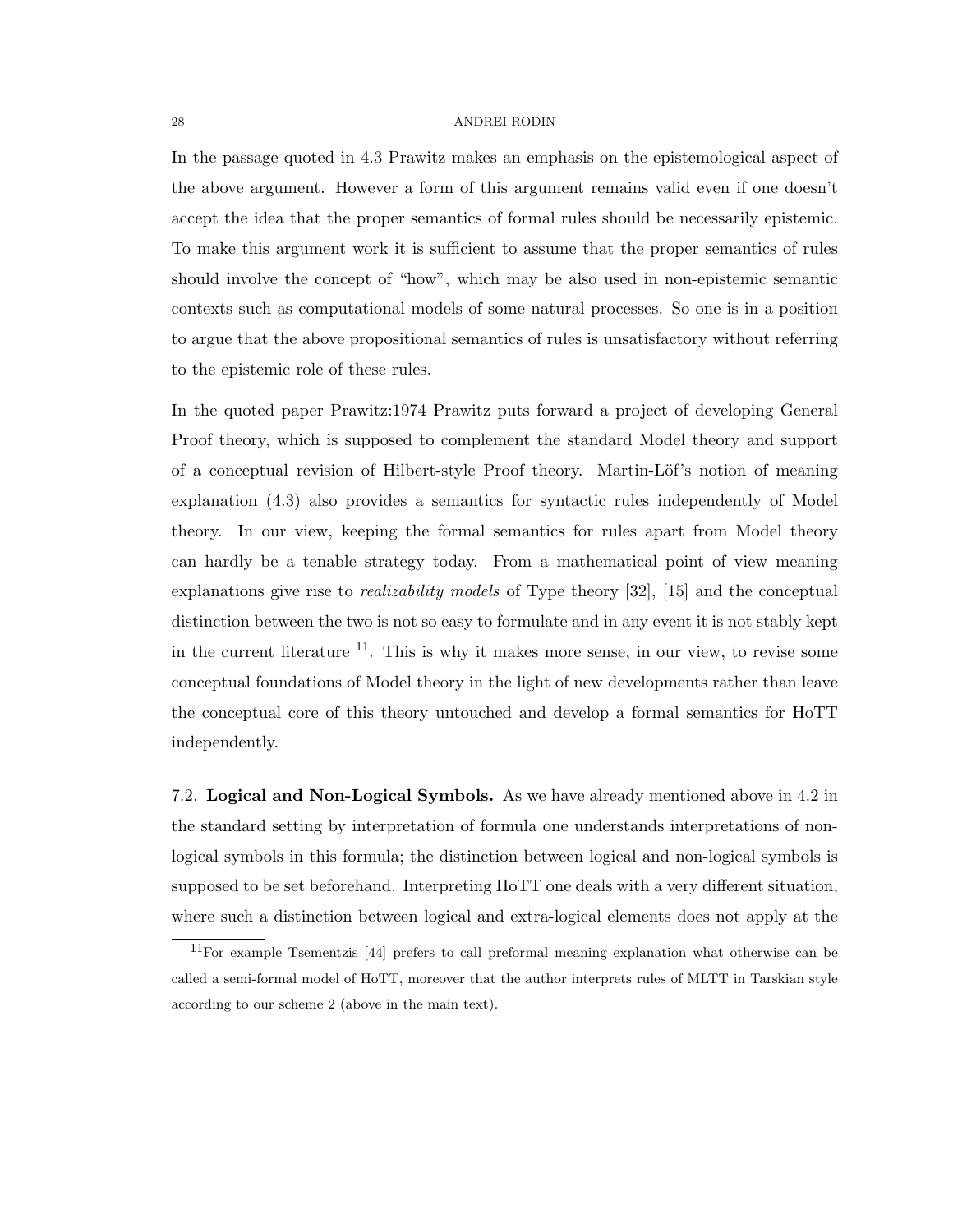syntactic level. At the semantical level the question of logicality (Which fragment of HoTT belongs to logic proper?) remains sound but does not have an immediate answer. Certain concepts of HoTT such as the basic concept of type qualify as logical in a broad sense but also receive an informal interpretation in terms Homotopy theory, which is normally not thought of as a theory of pure logic.

This has the following effect on the interpretation of syntactic rules. In the standard setting these rules are supposed to serve as logical rules and work equally for all legitimate interpretations of formulas. So in this setting the syntactic rules admit a default interpretation in terms of logical consequence relation. The situation is very different in HoTT and akin theories where no fixed distinction between logical and non-logical symbols is specified at the syntactic level. In that case the semantics of rules is a proper part of Model theory of  $H\sigma TT$  — rather than a general issue that belongs to foundations of Model theory as such and is not specific to any particular theory, which one may wish to model.

7.3. **Extra-Logical Rules.** In scheme 2 assumptions  $A_1^m, \ldots, A_n^m$  and conclusion  $B^m$  are statements. Recall that in MLTT these formulas are interpreted as *judgements* (5). This interpretation combines with scheme 2 only at the price of ignoring certain conceptual subtleties. Frege famously describes an act judgement as "the acknowledgement of the truth of a thought"  $[7, p. 355-356]$  or an "advance from a thought to a truth-value"  $[6, p. 355-356]$ 159] understanding by a thought (roughly) what we call today a proposition. Frege warns us, continuing the last quoted passage, that the above "cannot be a definition. Judgement is something quite peculiar and incomparable" (ib.). Having this Frege's warning in mind one can nevertheless think of judgements as meta-theoretical propositions and, in particular, qualify formulas  $A_1^m, \ldots, A_n^m, B^m$  in 2 both as judgements (internally) and meta-propositions belonging to Model theory (i.e., externally). This provides a bridge between Tarski's and Martin-Löf's semantic frameworks and allows one to interpret rules of MLTT via scheme 2. It should be stressed that this bridge has a formal rather than conceptual character.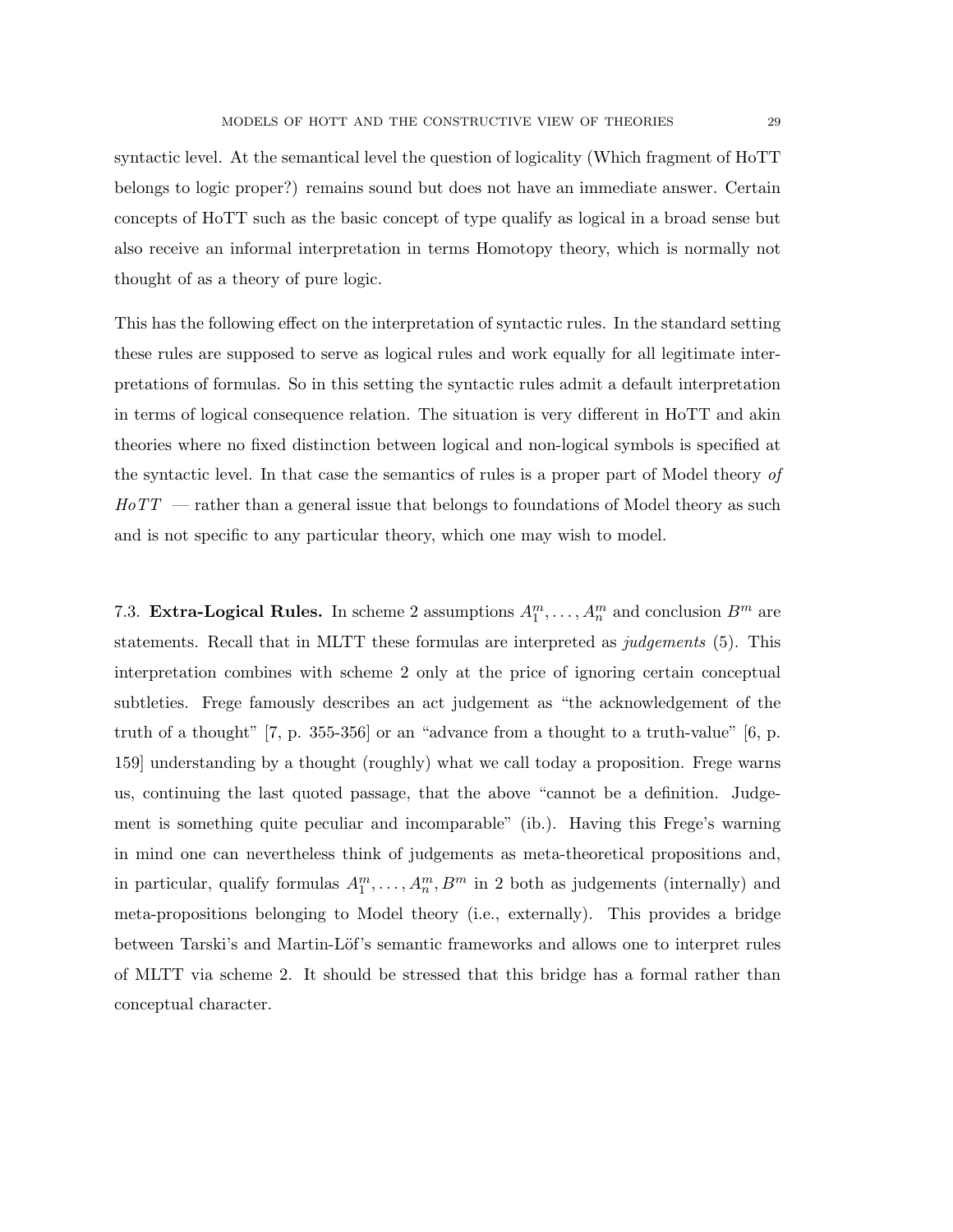A more difficult problem arises when one intends to use in the Model theory the internal preformal semantics of HoTT based on the homotopical hierarchy of types (h-semantics). Recall that h-semantics qualifies as propositions only types of certain h-level, namely, only  $(-1)$ -types — while Martin-Löf's early intended semantics for MLTT admits thinking of each type as a proposition (see 5 above). Accordingly, h-semantics hardly supports the interpretation of all formulas as judgements in Frege's sense of the word. Consider a special instance of (1) where all formulas are judgements of basic form (iii)(see 5 above):

$$
(3) \qquad \qquad \frac{a_1: A_1, \ldots, a_n: A_n}{b:B}
$$

If  $A_1, \ldots, A_n, B$  are (-1)-types then the name of judgement used for these expressions of form  $a: A$  can be understood in Frege's sense: here A stands for a proposition and  $a$ stands for its proof (witness, truth-maker). But when A is n-type  $A^n$  with  $n > -1$  hsemantics suggests to read the same expression  $a : A$  as a mere *declaration* of token a of certain higher, i.e.,  $extra\text{-}logical \text{ type } A$ . This extra-logical object a does perform a logical function: it guaranties that  $(-1)$ -type  $A^{-1}$  obtained from  $A^n$  via the propositional truncation is non-empty and thus gives rise to valid judgement  $a^* : A^{-1}$ . So there is an indirect sense in which token a of type A also functions as a truth-maker even if A is not a proposition. This fact, however, hardly justifies using the name of judgement (in anything like its usual sense) for all expressions of form  $a : A$  along with their h-semantics. In case of the other three basic forms of "judgements" the situation is similar. A possible name for such basic syntactic constructions, which we borrow from Computer Science and programming practice, is "declaration". We suggest to reserve the name of judgement only for those declarations, which involve only (-1)-types.

When  $A_1, \ldots, A_n, B$  are higher types the above scheme 3 represents an extra-logical rule that justifies "making up" token b from given tokens  $a_1, \ldots, a_n$ . Once again the characterisation of this rule as extra-logical should be understood with a pinch of salt. The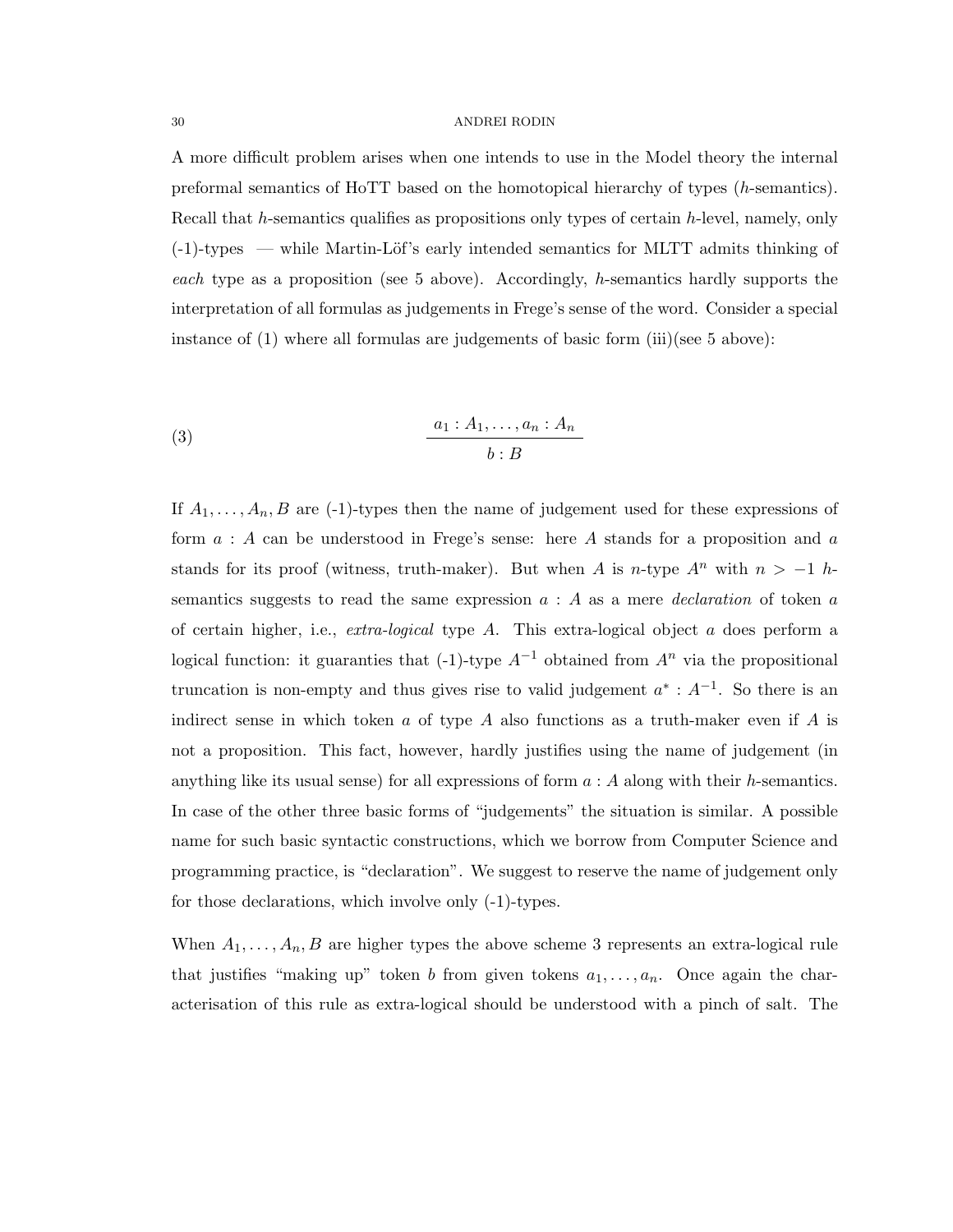(-1)-truncated version of this rule is logical. However this truncated version represents only a simplified and impoverished version of the original rule. So we have got here a more precise answer to the question of how to represent extra-logical scientific methods with formal calculi (4). Generally, assumptions in MLTT/HoTT-rules have a more complex form than in 3. We leave it for a further research to study these complex forms from the same viewpoint.

Declarations of form  $a : A$  (and of other forms) can be rendered as meta-propositions in any event (including the case when type A is not propositional) [44]; in English such a meta-proposition can be expressed by stating that  $a$  is a token of type  $A$ . Then scheme 2 can be used as usual. The obtained meta-theoretical propositional translation can be useful, in particular, for foundational purposes if one wants (as did Voevodsky) to certify HoTT and study its model-theoretic properties on an established foundational basis such as ZF. However this way of developing Model theory of HoTT is evidently not appropriate for our present purpose, which is the purpose of formal representation of extra-logical methods in scientific theories.

An available alternative consists of interpreting formal rules of form 2 in terms of extralogical mathematical constructions (generally, not purely symbolic) which input and output certain non-propositional contents. In the special case 3 such assumptions are tokens of mathematical objects of certain types and the conclusion is a new token of certain new type. For a suggestive traditional example think of Euclid's geometrical rules that he calls postulates: the first of these rules justifies a construction of straight segment by its given endpoints. The first-order statement "For any pair of distinct points there exists a straight segment having these points as its endpoints" used by Hilbert in his axiomatic reconstruction of Euclidean geometry is a meta-theoretical reconstruction of Euclid's extralogical rule rather than just a logically innocent linguistic paraphrase [35]).

When an appropriate construction c that instantiates given formal rule  $R$  is exhibited, rule R is justified in the sense that it provably has a model, which is c itself. Since such a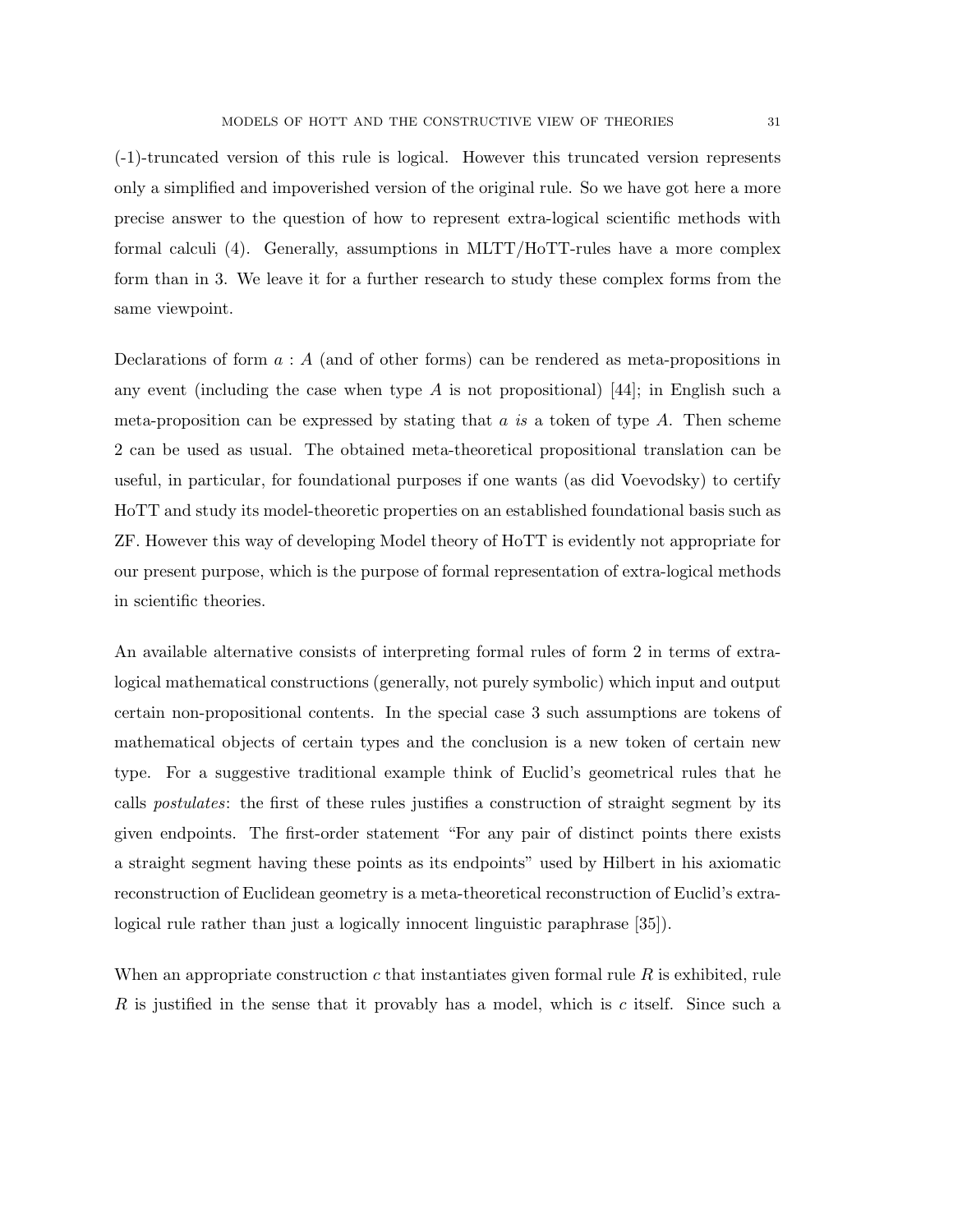notion of modelling a rule does not involve a satisfaction relation defined in terms of truthconditions, it marks a more significant departure from the conceptual foundations of Model theory laid down by Tarski back in 1950-ies. Whether or not this conceptual difference implies a significant technical difference remains unclear to the author of this paper. The Model theory of HoTT developed by Voevodsky, which we overview in the next Section, is intended to be formalizable both in ZFC (via a meta-propositional translation described above) and in UF. The latter option amounts to using HoTT/UF as its proper meta-theory; in this case preformal h-semantics turns into a form model-theoretic semantics. In this way h-semantics becomes formal.

# 8. Initiality: Theories as Generic Models

HoTT as presented in the HoTT Book [31] uses the syntax of MLTT extended with the Univalence Axiom; the semantic "homotopic" aspect of this theory, a central fragment of which has been briefly described above  $(5)$ , remains here wholly informal: the language of the Book deliberately and systematically confuses logical and geometrical terminology referring to types as "spaces", to terms as "points" and so on. This is what we call the preformal h-semantics throughout this paper.

A mathematical justification of such terminological liberty, which proves very useful in providing one's reasoning in and of MLTT with a helpful geometrical intuition, lies in the fact that "all of the constructions and axioms considered in this book have a model in the category of Kan complexes, due to Voevodsky" [31, p. 11],  $[17]$ <sup>12</sup>.

A closer look at [17] shows that the concept of model used by the authors is quite far from being standard. In particular, the authors of this paper use techniques of *Functorial* 

 $12$ [17] is a systematic presentation of Voevodsky's results prepared by Kapulkin and Lumsdain on the basis of Voevodsky's talks and unpublished manuscripts. The Book [31] refers to the first 2012 version of this paper. In what follows we refer to its latest upgraded version that dates to 2016.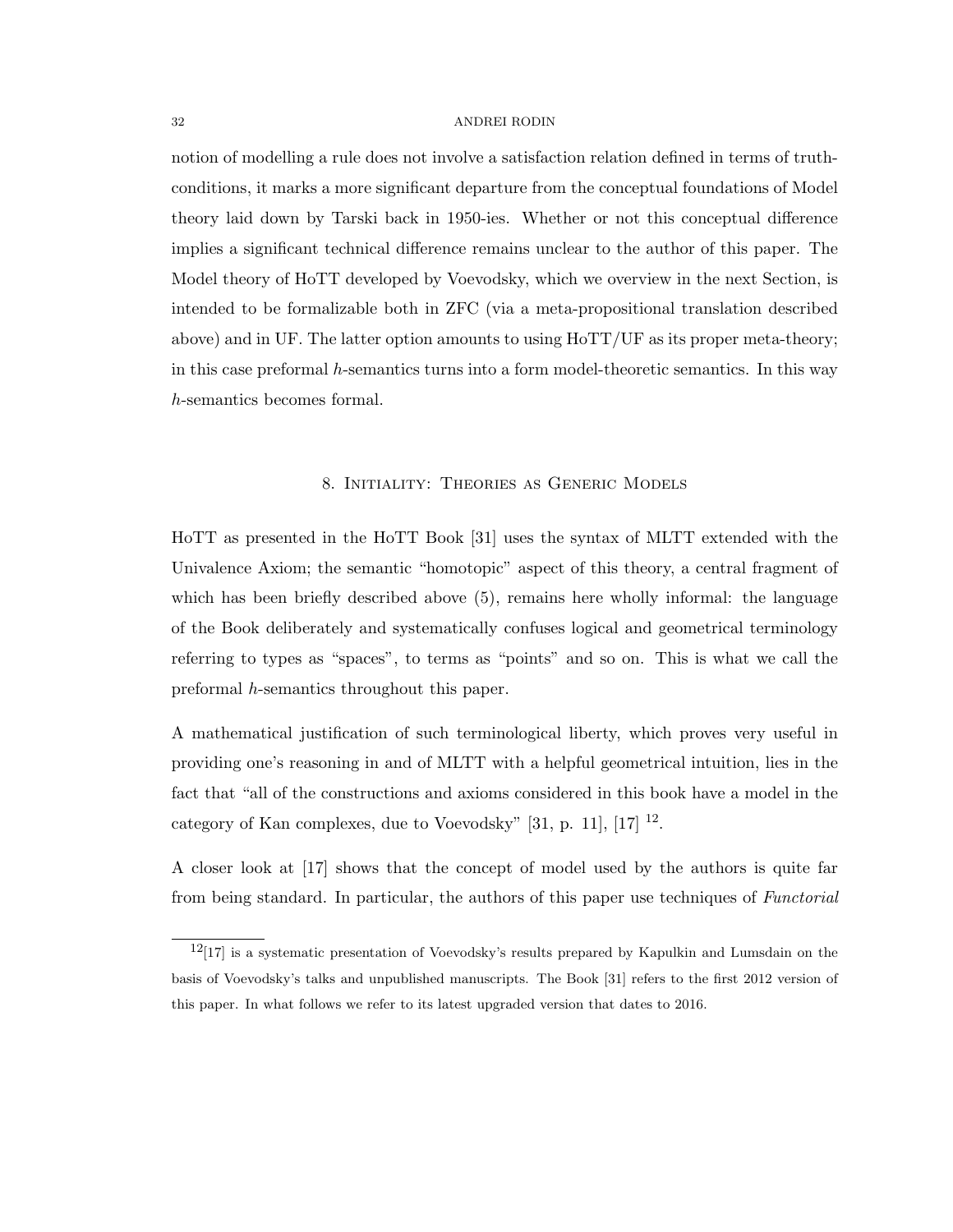Model theory (FMT), which stems from the groundbreaking Ph.D. thesis of W.F. Lawvere accomplished in 1963 [20]  $^{13}$ .

The idea of Functorial Model theory can be described in form of the following construction:

- $\bullet$  a given theory  $\mathbf T$  is presented as a category of syntactic nature (a canonical syntactic model of  $\mathbf{T}$ );
- models of **T** are construed as functors  $m : \mathbf{T} \to S$  from **T** into an appropriate background category (such as the category of sets), which preserve the relevant structure;
- models of **T** form a functor category  $C_T = S^T$ ;
- in the above context theory  $T$  is construed as a *generic model*, i.e., as an object (or a subcategory as in [20]) of  $C_{\rm T}$ .

Voevodsky and his co-authors proceed according to a similar (albeit not quite the same) pattern:

- Construct a general model of given type theory T (MLTT or its variant) as a category  $\mathcal C$  with additional structures which model **T**-rules. For that purpose the authors use the notion of contextual category due to Cartmell [2]; in later works Voevodsky uses a modified version of this concept named by the author a C-system.
- Construct a particular contextual category (variant: a  $C$ -system)  $\mathcal{C}(\mathbf{T})$  of syntactic character, which is called term model. Objects of  $\mathcal{C}(\mathbf{T})$  are MLTT-contexts, i.e., expressions of form

$$
[x_1:A_1,\ldots,x_n:A_n]
$$

taken up to the definitional equality and the renaming of free variables and its morphisms are substitutions (of the contexts into T-rule schemata) also identified

 $13$ For a modern presentation of FMT see [16, vol. 2, D1-4] and [27].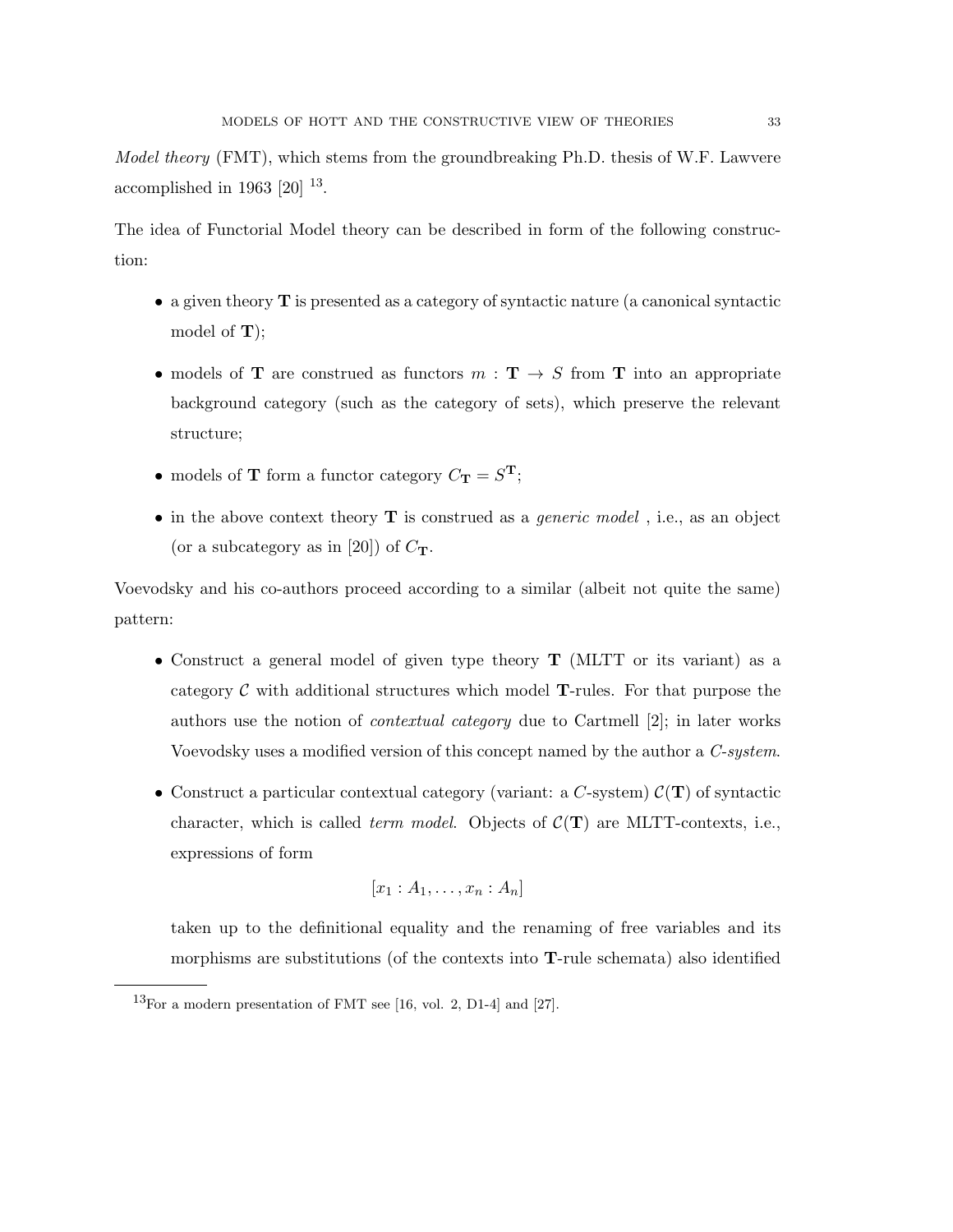up to the definitional equality and the renaming of variables). More precisely, morphisms of  $C(T)$  are of form

$$
f:[x_1:A_1,\ldots,x_n:A_n]\to[y_1:B_1,\ldots,y_m:B_m]
$$

where f is represented by a sequent of terms  $f_1, \ldots, f_m$  such that

$$
x_1 : A_1, ..., x_n : A_n \vdash f_1 : B_1
$$
  
\n:  
\n $x_1 : A_1, ..., x_n : A_n \vdash f_m : B_m(f_1, ..., f_m)$ 

Thus morphisms of  $\mathcal{C}(T)$  represent derivations in **T**.

- Define an appropriate notion of morphism between contextual categories (C-systems) and form category  $CTXT$  of such categories.
- Show that  $\mathcal{C}(\mathbf{T})$  is initial in  $CTXT$ , that is, that for any object C of  $CTXT$  there is precisely one morphism (functor) of form  $\mathcal{C}(\mathbf{T}) \to \mathcal{C}$ .

The latter proposition is stated in [17] as Theorem 1.2.9 without proof; the authors refer to [38] where a special case of this theorem is proved and mention that "the fact that it holds for other selections from among the standard rules is well-known in folklore".

The authors state that the initiality property of  $\mathcal{C}(\mathbf{T})$  justifies the qualification of  $\mathcal{C}$  (a general contextual category / C-system) as a model of **T** (Definition 1.2.10 in [17]). Since the initiality condition does not belong to the conceptual background of the standard Model theory this statement calls for explanation. We offer here such an explanation in terms of our proposed *constructive* view of theories (2 above). Think of generic term model  $\mathcal{C}(\mathbf{T})$  as a special presentation of theory  $T$  in form of *instruction*, i.e., a system of rules (presented symbolically). This instruction is a schematic syntactic construction; it is schematic in the sense that it is applicable to more than one context. Available contexts are objects of CTXT. The initiality property of  $\mathcal{C}(\mathbf{T})$  in CTXT guarantees that in each particular context C instruction $\mathcal{C}(\mathbf{T})$  is interpreted and applied unambiguously. A useful instruction can be schematic but it cannot be ambiguous.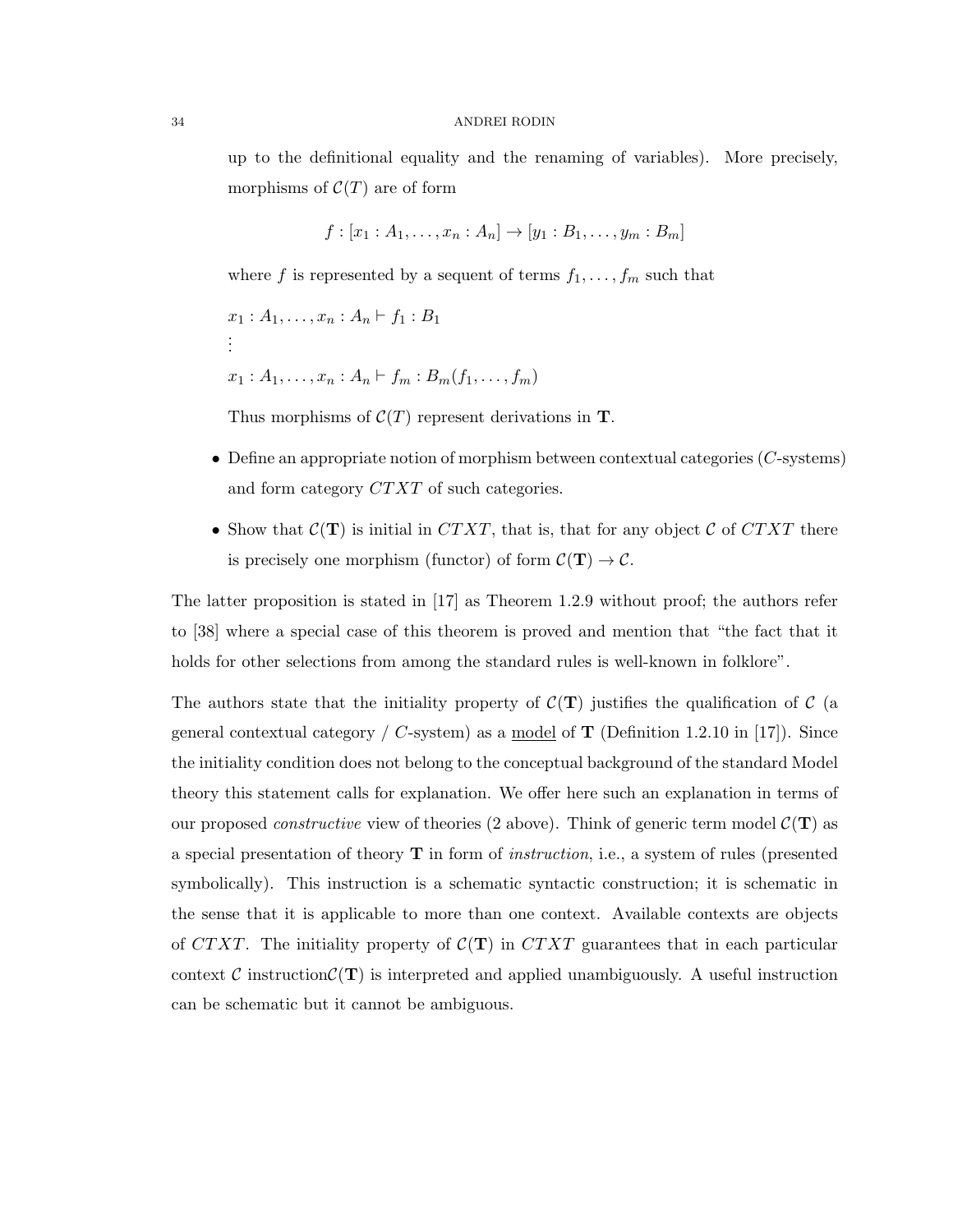The initiality property of contextual categories and other relevant mathematical structures was in the focus of Vladimir Voevodsky's research during the last several years of his life and work. He considered it as a genuine open mathematical problem and dubbed it the Initiality Conjecture. This conjecture is not a mathematical statement which waits to be proved or disproved but a problem of building a general formal semantic framework for type theories, which includes a syntactic object with the initiality property as explained above. This conjecture still stands open to the date of writing the present paper.

## 9. Conclusion

We have seen that the epistemological argument between partisans of the so-called Syntactic View and the Semantic View of scientific theories, which took place in the 20th century, was at a great extent determined by basic features of formal logical tools available at that time (1, 3.2). We have also seen that Ernest Nagel, using the traditional philosophical prose, expressed epistemological views on science and on the role of logic in science, which could not be supported by formal logical means available to him in a ready-made form (3.1). This was a price payed by these people for their decision to develop epistemology and philosophy of science on a formal logical basis. This price may be or be not worth paying but one should keep in mind that formal logical tools in their turn are developed with certain intended purposes and with some ideas about the nature of logic and its epistemic role. Even if formal logic is more tightly connected to mathematics than to empirical sciences, important logical ideas may come from sciences. If a system of logic represented with a symbolic calculus does not support one's epistemological view on science this is a reason to revise both one's epistemological ideas and one's logical ideas and logical techniques. So the task of developing formal epistemology and formal representational schemes for science requires thinking about foundations of logic and mathematics rather than a mere application of some ready-made logical and mathematical tools.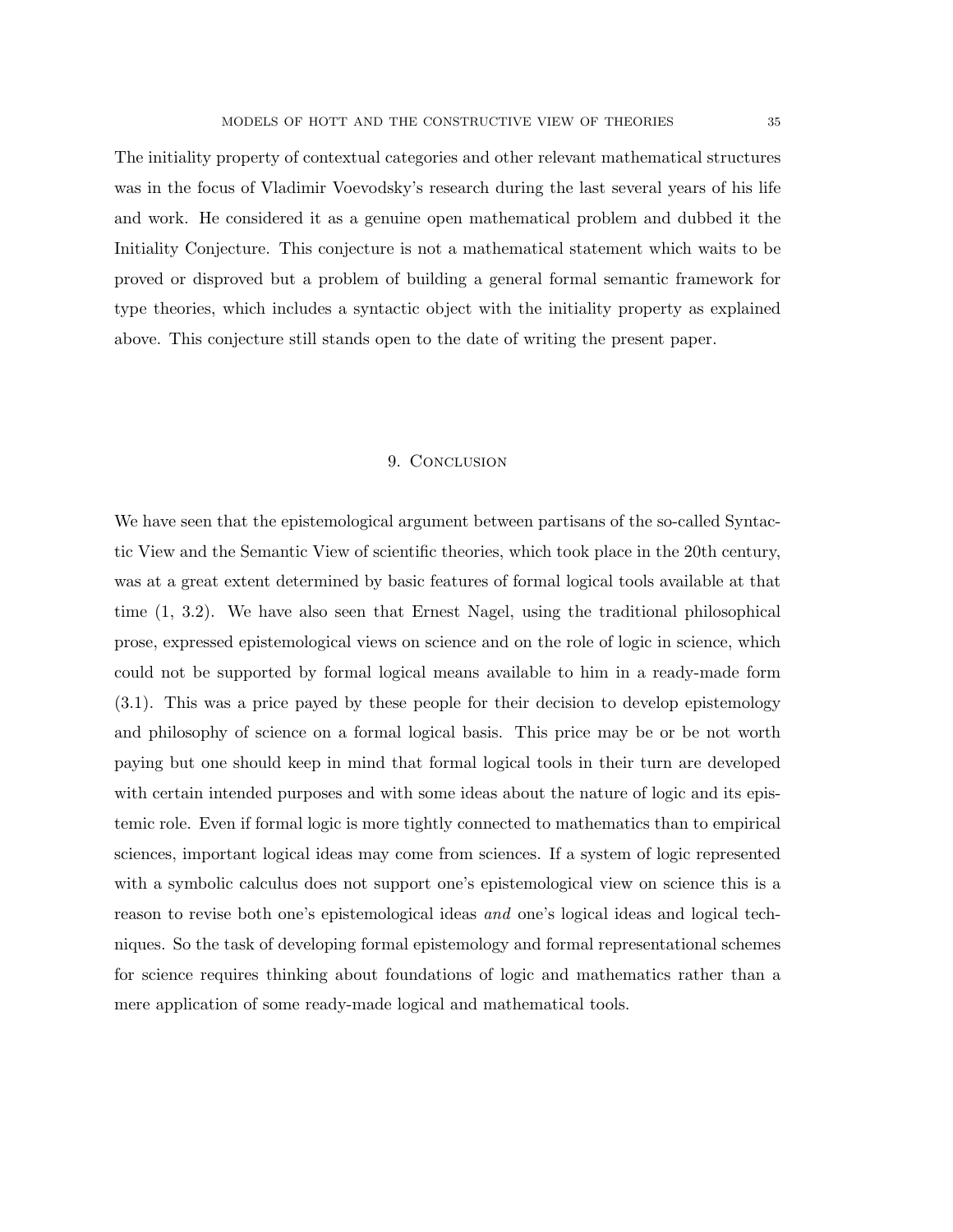In this paper we defend a *constructive* view of scientific theories according to which methods (including empirical, mathematical and eventually logical methods) are essential constituents of scientific theories, which should not be left out as a part of "context of discovery" or in any other way (2). This epistemological view is certainly not original and dates back at least to Ren´e Descartes and Francis Backon. The brief word description of this view given in this paper is evidently very imprecise and allows for various specifications, many of which may be not compatible. However our aim in this paper is to support this general view with a new formal technique rather than elaborate on it using only philosophical prose. We call this general epistemological view "constructive" referring to an essential feature of formal framework, viz. Homotopy Type theory, that we use for supporting this view; the relevant sense of being constructive we have explained in some length elsewhere [35]. In order to avoid a possible confusion let us mention here that our proposed constructive view of theories does not imply a form of epistemological constructivism that treats objects of science as mental or social constructions; in fact our constructivism is compatible with a version of scientific realism.

HoTT has emerged as a unintended homotopical interpretation of Constructive Type theory due to Martin-L¨of (MLTT); MLTT in its turn has been developed as a mathematical implementation of constructive notion of logic, which focuses on proofs and inferences rather than on the relation of logical consequence between statements, and which is concerned primarily with epistemic rather than ontological issues (4.3). A significant part of this intended preformal logical semantics (albeit not all of this semantics) of MLTT is transferred to HoTT (5); the semantic features of HoTT inherited from MLTT support a constructive logical reasoning in HoTT. However HoTT also brings about a new extralogical semantics, which is an essential ingredient of our proposed concept of constructive theory. Just as in the case of standard set-theoretic semantics of first-order theories the extra-logical semantics of HoTT is tightly related to the logical semantics: h-hierarchy of types and the notion of propositional truncation (5) provides a clear sense in which extralogical terms have a logical impact (7.3). However the relationships between logical and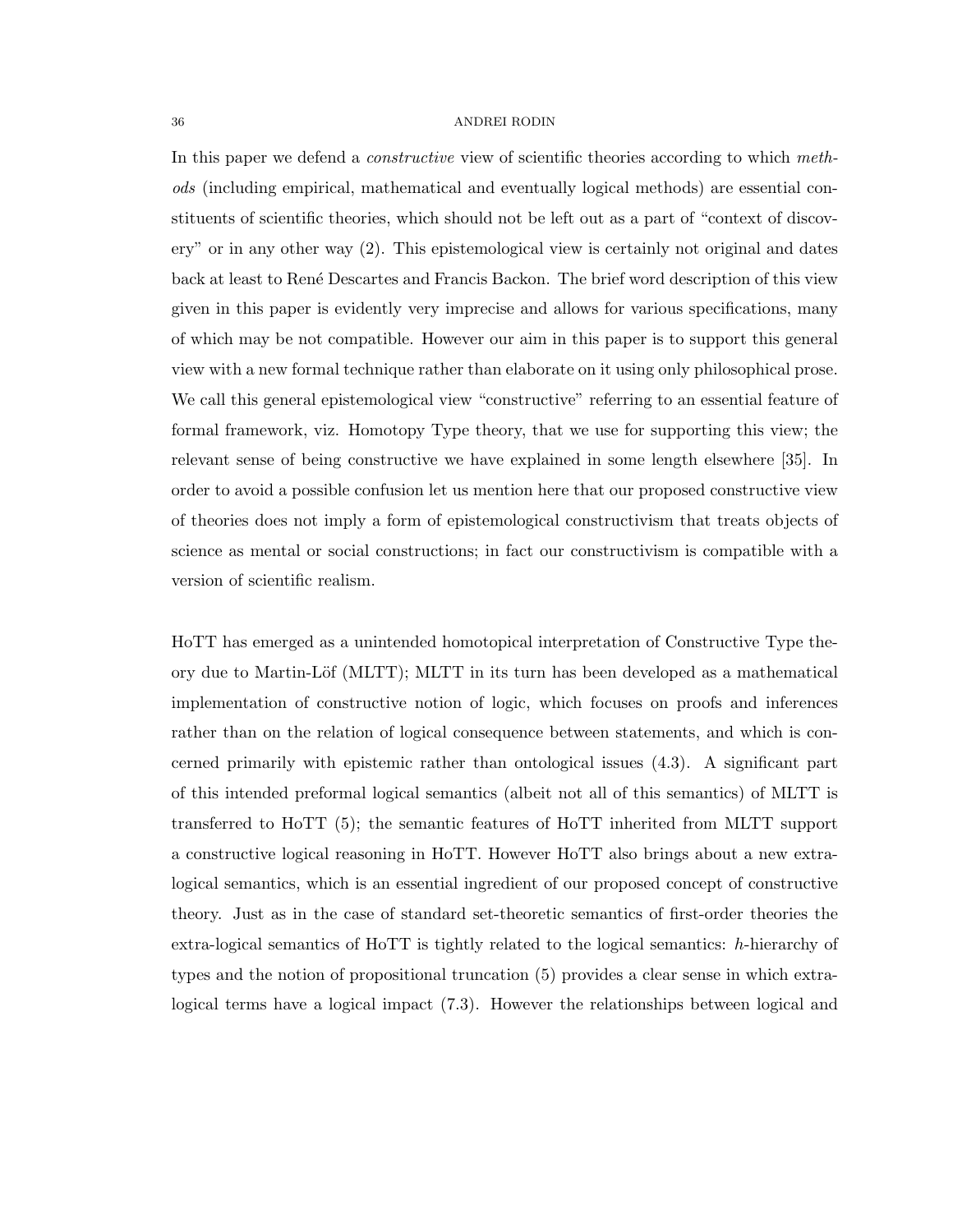$\alpha$  extra-logical elements are organised here differently; a major difference is that h-semantics allows for making sense of the notion of extra-logical rule (or more precisely, an extralogical application of formal rule), which is not available in the standard setting. This is a reason why we believe that a HoTT-based framework can be a better representational tool for science than the standard first-order framework.

Model theory of HoTT does not exist yet in a stable form. In this paper we discussed conceptual issues that arise when one attempts to use with HoTT and akin theories the standard notion of satisfaction due to Tarski (7). Then we reviewed a work in progress started by Voevodsky and continued by his collaborators where the category-theoretic concept of initiality (8) plays an important role. The purpose of this analysis is to provide a conceptual foundation for prospective applications of HoTT and akin theories in the representation of scientific theories along with the Model theory of such theories. Taking into account the Model theory of  $H\sigma TT$  is an important upgrade of preformal h-semantics to its more advanced formal version.

Admittedly, a possibility of using HoTT or a similar theory as a standard representational tool in science at this point is a philosophical speculation rather than a concrete technical proposal. Nevertheless there are reasons to believe that this new approach can be more successful than its set-theoretic ancestor. Unlike the standard set-theoretic foundations of mathematics Univalent Foundations are effective and "practical" in the sense that they allow for an effective practical formalization of non-trivial mathematical proofs and checking these proofs with the computer. An effective UF formalization of the mathematical apparatus of today's Physics and other mathematically-laden sciences paths a way to a similar effective formalization and useful digital representation of scientific theories. The step from foundations of mathematics to representation of scientific theories is by no means trivial. This paper attempts to provide conceptual preliminaries for it.

### **REFERENCES**

[1] N. Bourbaki. Algebra I. Paris: Hermann, 1974.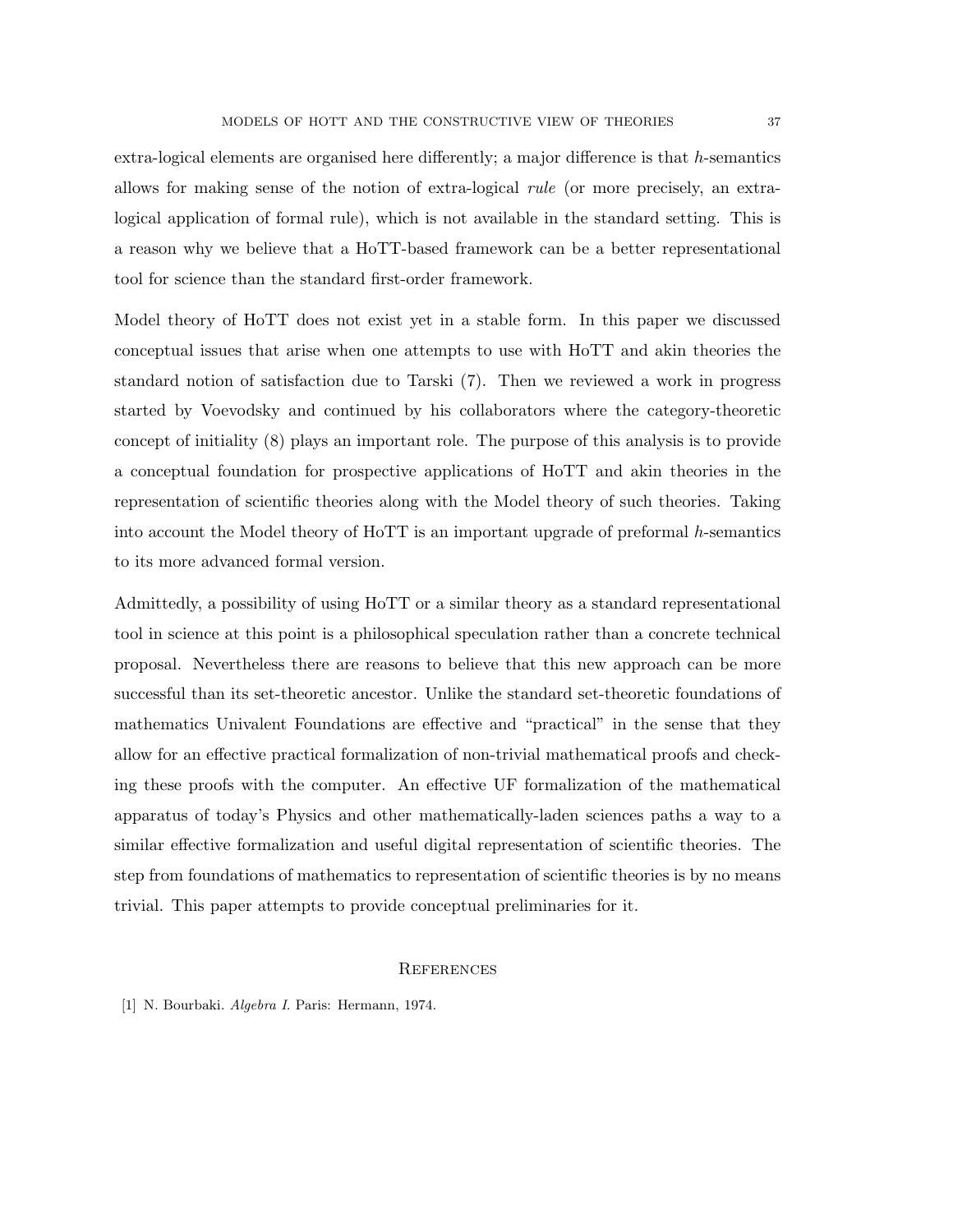- [2] J. Cartmell. Generalised algebraic theories and contextual categories. Oxford University, Ph.D. thesis, 1978.
- [3] C. Cohen, Th. Coquand, S. Huber, and Mörtberg A. Cubical type theory: a constructive interpretation of the univalence axiom. Leibniz International Proceedings in Informatics, 23:1–34, 2016.
- [4] Muller F.A. Reflections on the Revolution at stanford. Synthese, 183(1):87–114, 2011.
- [5] J. Fantl. Knowledge how. In Edward N. Zalta, editor, The Stanford Encyclopedia of Philosophy. Metaphysics Research Lab, Stanford University, fall 2017 edition, 2017.
- [6] G. Frege. Ueber Sinn und Bedeutung. Zeitschrift für Philosophie und Philsophische Kritik, NF 100, pp 25-50. Translated in: In Michael Beaney ed. The Frege Reader, Oxford, Blackwell, 1997 pp. 151 171. Blackwell, 1892.
- [7] G. Frege. Logical Investigations. Translated in: Collected Papers on Mathematics, Logic, and Philosophy, ed. Brian McGuiness, trans. Max Black, V.H. Dudman, Peter Geach, Hans Kaal, E.-H. Kluge, Brian McGuiness and R.H. Stoothoff, Oxford, Basil Blackwell, 1984). Blackwell, 1918-26.
- [8] G. Gentzen. Investigations into logical deduction. M.E. Szabo (Ed.) The Collected Papers of Gerhard Gentzen, North-Holland Publishing Company: Amsterdam-London, 1969, p. 68-131; original publication in German: Untersuchungen ¨uber das logische Schliessen, Mathematische Zeitschrift, 39 (1934-35), S. 176-210, 405- 431., 1969.
- [9] C. Glymour. Theoretical Equivalence and the Semantic View of Theories. Philosophy of Science, 80(2):286–297, 2013.
- [10] H. Halvorson. What scientific theories could not be. Philosophy of Science, 79(2):183–206, 2012.
- [11] H. Halvorson. Scientific Theories. P. Humphreys (ed.) The Oxford Handbook of Philosophy of Science, 2016.
- [12] D. Hilbert and P. Bernays. Grundlagen der Mathematik v. 2. Springer, 1939.
- [13] W. Hodges. A Shorter Model Theory. Cambridge University Press, 1997.
- [14] W. Hodges. First-order Model Theory. Stanford Encyclopedia of Philosophy, https://plato.stanford.edu/entries/modeltheory-fo/ (accessed January 13, 2018, 2013.
- [15] P. Hofstra and M. Warren. Combinatorial realizability models of type theory. Annals of Pure and Applied Logic, 164(10):957–988, 2013.
- [16] P. Johnstone. Sketches of an Elephant: A Topos Theory Compendium. Oxford University Press, 2002.
- [17] Ch. Kapulkin and P.L. Lumsdain. The simplicial model of univalent foundations (after Voevodsky). arXiv:1211.2851, 2012-2016.
- [18] A. N. Kolmogorov. On the Interpretation of Intuitionistic Logic. V. M. Tikhomirov (ed.) Selected Works of A. N. Kolmogorov, Springer (original publication in German: Zur Deutung der Intuitionistischen Logik. Math. Ztschr., 35, S. 58-65 (1932)), 1:151–158, 1991.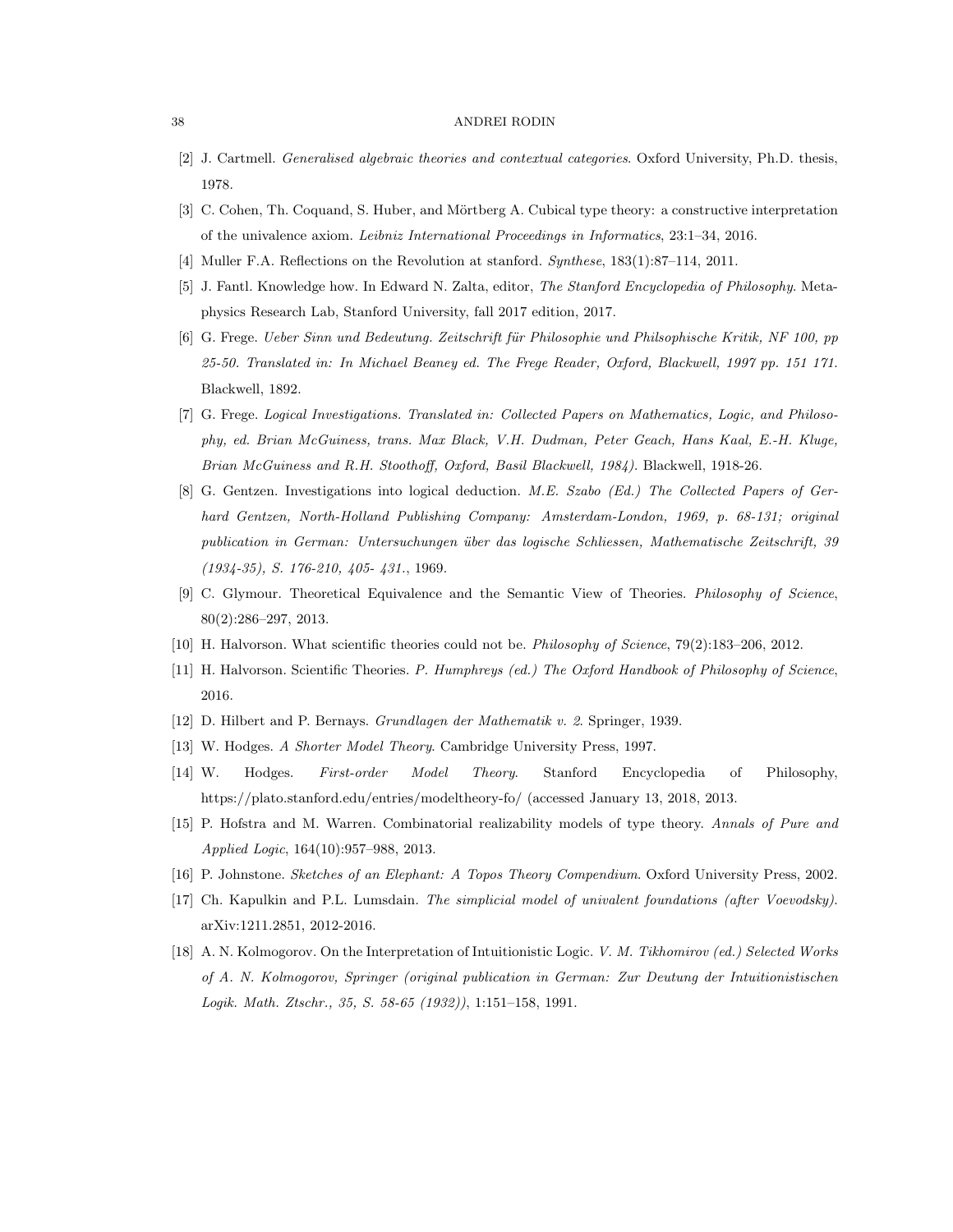- [19] D. Krause and J.R.B. Arenhart. The Logical Foundations of Scientific Theories: Languages, Structures, and Models. Routledge, 2016.
- [20] F.W. Lawvere. Functorial Semantics of Algebraic Theories. Ph.D. Columbia University, 1963.
- [21] P. Martin-Löf. Intuitionistic Type Theory (Notes by Giovanni Sambin of a series of lectures given in Padua, June 1980). Napoli: BIBLIOPOLIS, 1984.
- [22] P. Martin-Löf. Constructive mathematics and computer programming. Proceeding of a discussion meeting of the Royal Society of London on Mathematical logic and programming languages, pages 167–184, 1985.
- [23] P. Martin-Löf. Truth of a proposition, evidence of a judgement, validity of a proof. Synthese, 73(3):407– 420, 1987.
- [24] P. Martin-Löf. On the meanings of the logical constants and the justifications of the logical laws. Nordic Journal of Philosophical Logic, 1(1):11–60, 1996.
- [25] P. Martin-Löf. An intuitionistic theory of types. G. Sambin and J. Smith (eds.) Twenty-five Years of Constructive Type Theory: Proceedings of a Congress Held in Venice, October 1995, Oxford University Press, pages 127–172, 1998.
- [26] E. Nagel and M.R. Cohen. An Introduction to Logic and Scientific Method. Routledge, 1934.
- [27] C.F. Nourani. A Functorial Model Theory. Apple Academic Press, 2016.
- [28] Th. Piesha and P. (eds.) Shroeder-Heister. Advances in Proof-Theoretic Semantics (Trends in Logic vol. 43). Springer, 2015.
- [29] D. Prawitz. On the idea of a general proof theory. Synthese,  $27(1/2):63-77$ , 1974.
- [30] D. Prawitz. Philosophical aspects of proof theory. G. Fløistad, La philosophie contemporaine. Chroniques nouvelles, Philosophie du langage, 1:235–278, 1986.
- [31] Univalent Foundations Program. Homotopy Type Theory: Univalent Foundations of Mathematics. Institute for Advanced Study (Princeton); available at http://homotopytypetheory.org/book/, 2013.
- [32] B. Reus. Realizability models for type theories. *Electronic Notes in Theoretical Computer Science*, 23(1):128–158, 1999.
- [33] A. Rodin. Axiomatic Method and Category Theory (Synthese Library vol. 364). Springer, 2014.
- [34] A. Rodin. Venus homotopically. If Colog Journal of Logics and their Applications, 4(4):1427–1446, 2017.
- [35] A. Rodin. On constructive axiomatics method. Logique et Analyse, forthcoming in 2018, 2018.
- [36] U. Schreiber. Modern physics formalized in modal homotopy type theory. Stefania Centrone, Deborah Kant and Deniz Sarikaya (eds.), What are Suitable Criteria for a Foundation of Mathematics?, Springer, Synthese Library (this volume, 2018.